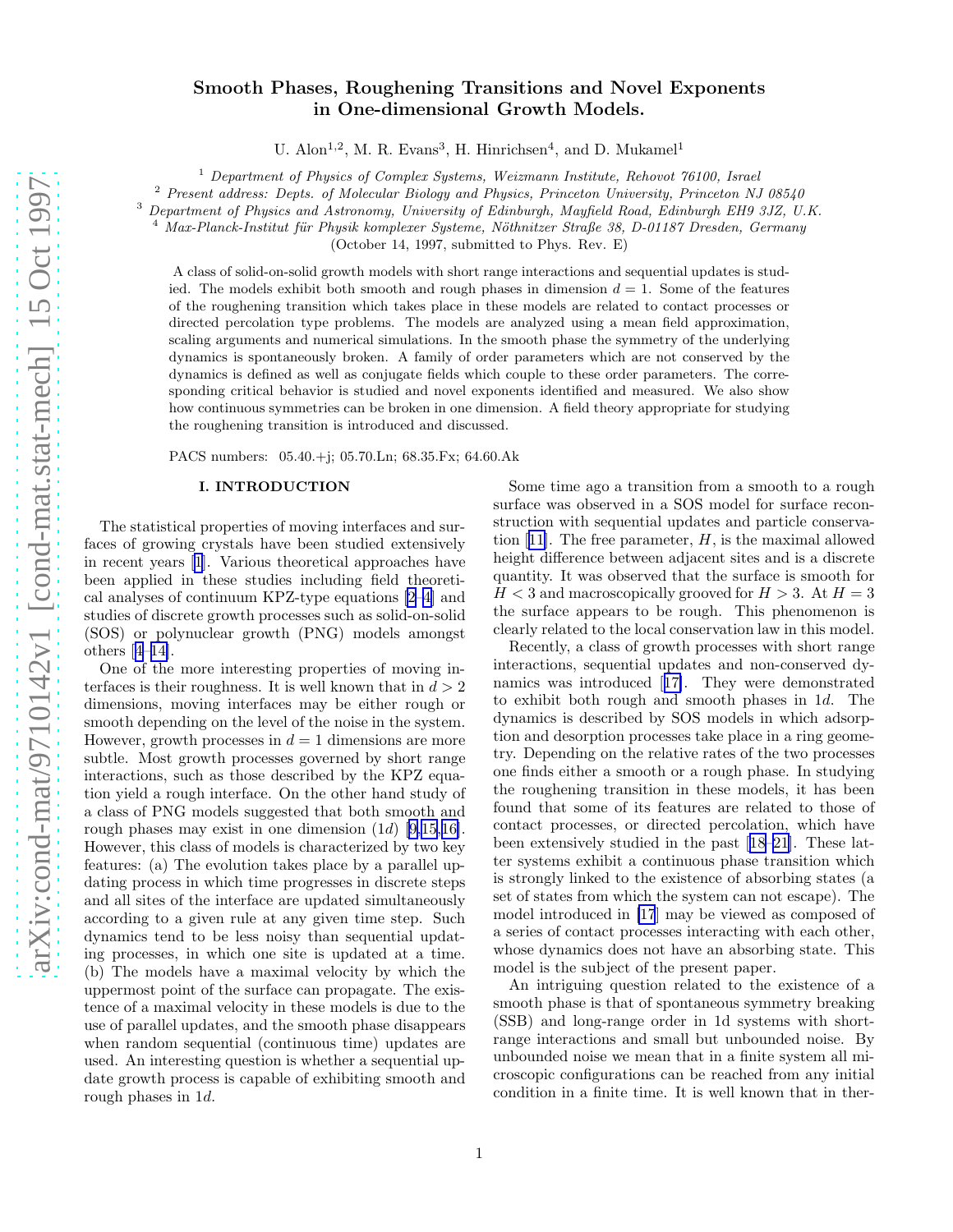<span id="page-1-0"></span>mal equilibrium no phase transition takes place under these conditions. Systems far from equilibrium[[22\]](#page-16-0) such as moving interfaces or driven diffusive systems are, however, less restrictive and the question of existence of SSB under these conditions has been open for some time. Recently, a simple non-equilibrium model which exhibits SSB in 1d was introduced[[23](#page-17-0),[24\]](#page-17-0). This model belongs to a class of driven-diffusive systems, in which charges of two kinds are injected at the ends of a 1d lattice and are biased to move in opposite directions. The dynamic rules are symmetric under space and charge inversion (PC invariance). However, this symmetry is broken in the stationary state of the system where the currents of the two charge species are different. In this model, SSB is the result of the conserved order parameter in the bulk (charges are not created or annihilated except at the boundaries), and the existence of open boundary conditions. These two conditions favor the emergence of SSB; the conserved dynamics slows down the temporal evolution of the system, moreover flips from one broken symmetry phase to another can originate only at the boundaries where the order parameter is not conserved. Initial attempts to modify this model such that either or both of these features are eliminated resulted in symmetric stationary states with no SSB.

The growth model discussed in the present work provides a simple example for SSB which takes place far from equilibrium. The breaking of symmetry takes place in the smooth phase and the order parameter associated with this transition is not conserved by the dynamics. The model thus demonstrates that SSB can take place in 1d in non-equilibrium systems with non-conserved order parameter and ring geometry.

In this paper we present a detailed analysis of the growth models introduced in[[17](#page-16-0)]. The relation of the models to contact processes and directed percolation is discussed and several families of novel critical exponents are defined. One family describes the critical behavior of magnetization-like order parameters related to the symmetry breaking. Another family is related to statistical properties of the interface height near the roughening transition. The dynamical equations are analyzed using the mean field approximation, and a field theoretical model appropriate for the roughening transition is introduced. The scaling picture that emerges is far from complete but points to the existence of complex critical behavior.

The paper is organized as follows: The growth model is defined in Sec. II. The relation to contact processes and directed percolation is discussed in Sec. [III.](#page-3-0) In Sec. [IV](#page-3-0) the results of scaling analysis and numerical studies are presented. The question of spontaneous symmetry breaking, and the family of order parameters and their critical behavior are discussed in Sec. [V](#page-9-0). The dynamics of the model is studied within the mean field approximation in Sec. [VI,](#page-11-0) and a field theoretical model appropriate for studying the critical behavior of the roughening transition is defined and discussed in Sec. [VII](#page-12-0). In Sec. [VIII](#page-14-0) some light is shed on the relation of the model to the polynuclear growth models discussed above and in Sec. [IX](#page-14-0) the main results are summarized and conclusions drawn. Finally, a particular case for which steady state can be calculated exactly is presented in Appendix [A.](#page-15-0)

#### II. MODEL DEFINITIONS

The class of models is most simply introduced in terms of the growth of a one dimensional interface, in which both adsorption and desorption processes take place. In the present models the key feature is that desorption may take place only at the edge of a plateau, i.e. at a site which has at least one neighbor at a lower height. We study two particular models in this class, (a) a restricted solid on solid (RSOS) version where the height differences between neighboring sites are restricted to take values 1, 0, −1 and (b) an unrestricted model where there is no such restriction. Both models are defined on a 1d lattice of N sites  $i = 1...N$  and associated with each site is an integer height variable  $h_i$  which may take values  $0, 1...$  $\infty$ . Periodic boundary conditions are imposed so that  $h_{N+i} = h_i$ .

The dynamics are defined through the following algorithm: at each update choose a site  $i$  at random and carry out one of the following processes: Adsorption of an adatom

$$
h_i \to h_i + 1 \quad \text{with probability } q \tag{1}
$$

or desorption of an adatom from the edge of a step

$$
h_i \to \min(h_i, h_{i+1}) \text{ with probability } (1-q)/2 \qquad (2)
$$

$$
h_i \to \min(h_i, h_{i-1}) \text{ with probability } (1-q)/2 \qquad (3)
$$

The update of the chosen site  $i$  is conveniently implemented in a simulation by drawing a random number between 0 and 1 from a flat distribution. If the number is less than  $q$  process  $(1)$  is executed, if the number is greater than  $(1+q)/2$  process (2) is executed, otherwise process (3) is executed.

In the RSOS version, a process is only carried out if it respects the constraint

$$
|h_i - h_{i+1}| \le 1.
$$
 (4)

For both models, when the growth rate  $q$  is low, the desorption processes  $(2)$ – $(3)$  dominate. If all the heights are initially set to the same value this layer will remain the bottom layer of the interface. Small islands will grow on top of the bottom layer through the process (1) but will quickly be eliminated by desorption at the island edges. Thus, the interface is effectively anchored to its bottom layer and the velocity, defined as the rate of increase of the minimum height of the interface, is zero in the thermodynamic limit. On a finite system, very large fluctuations will occasionally occur which allow a new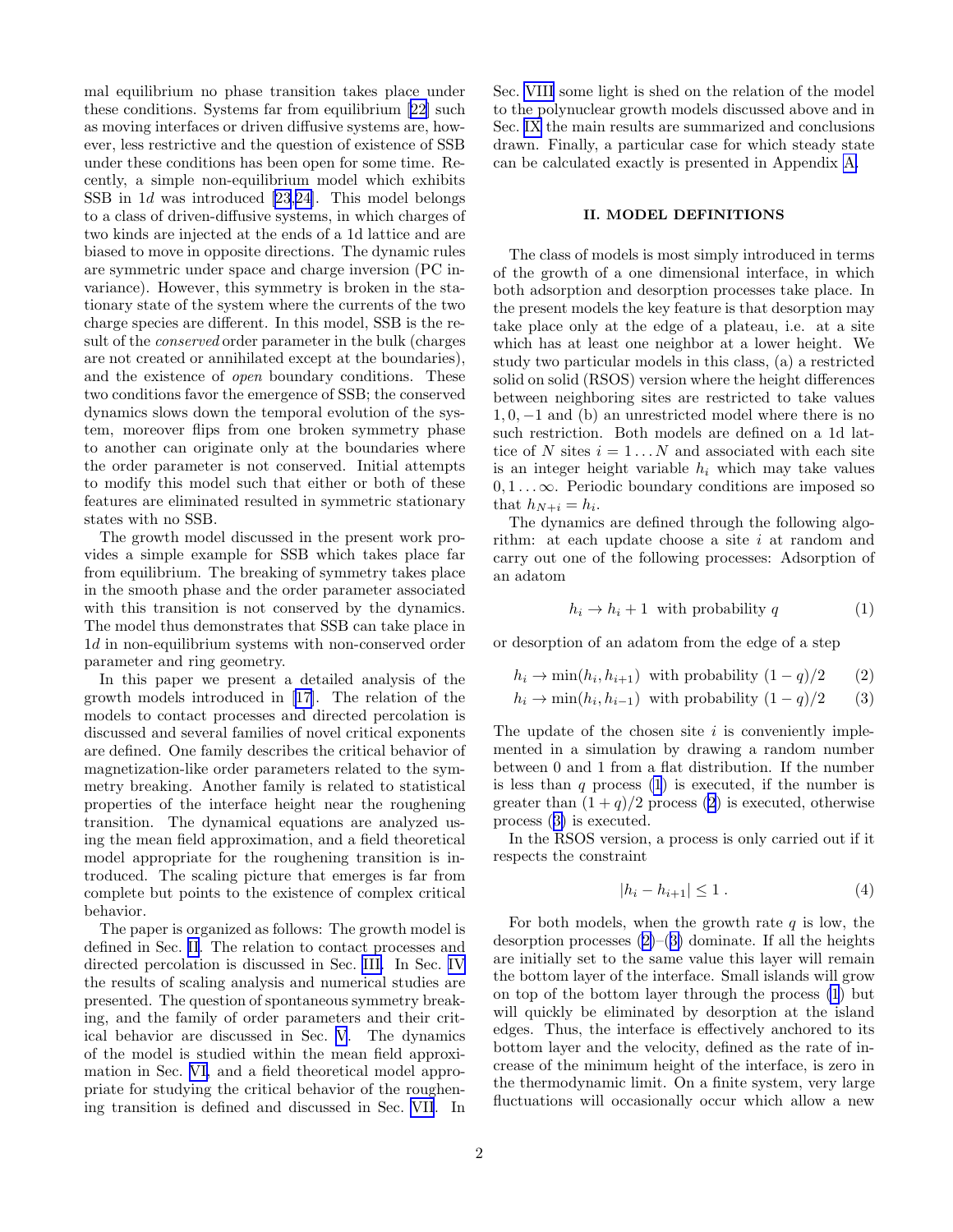<span id="page-2-0"></span>

FIG. 1. (a) Typical configuration of the interface.  $n_k$  is the fraction of sites at height  $k$  above the minimal height in the configuration (here  $n_0 = n_1 = \frac{4}{9}$ ,  $n_2 = \frac{1}{9}$ ). The average island size grown on top of level k is  $l_k$ . (b) Mapping of the configuration of Fig.1a to the charged-particle representation (see Eq. 11), along with a site coloring, as described in Sec. [V.](#page-9-0)

layer to be completed and the velocity will be positive but exponentially small in the system size.

As q is increased the production of islands on top of the bottom layer increases until above  $q_c$ , the critical value of q, the islands merge and new layers are formed at a finite rate giving rise to a finite interface velocity in the thermodynamic limit. Thus, above the transition one expects the velocity to behave as

$$
v \sim (q - q_c)^y , \qquad (5)
$$

where  $y$  is the critical exponent describing the growth in velocity.

Another critical exponent is defined by considering  $n_0$ , the fraction of sites at the lowest level (see Fig. 1). Below the transition  $(q < q_c)$  this fraction will be large since the interface is anchored at this level. As the transition is approached more and more islands form on top of the bottom layer and the fraction  $n_0$  will decrease until it vanishes at the transition. This may be described by

$$
n_0 \sim (q_c - q)^{x_0} \tag{6}
$$

Similarly one may define a family of exponents  $\{x_k\}$ describing the vanishing of  $n_k$ , the fraction of sites at level  $k$ ,

$$
n_k \sim (q_c - q)^{x_k} . \tag{7}
$$

The interface width is defined by

$$
W = [N^{-1} \sum_{i} (h_i - N^{-1} \sum_{j} h_j)^2]^{1/2} . \tag{8}
$$

Below the transition the width should be finite indicating a smooth interface exploring only a finite height above the bottom layer. However, above the transition the interface should display the behavior generic to moving interfaces [\[2](#page-16-0)], that is roughening where the width diverges as

$$
W \sim N^{1/2} \qquad \text{at } q > q_c. \tag{9}
$$

Therefore near to and above the transition we expect

$$
W \sim N^{1/2} (q - q_c)^\chi \,, \tag{10}
$$

where  $\chi$  is the exponent describing the vanishing of the roughness as the transition is approached.

The above considerations hold for both RSOS and unrestricted models and and we will address the question as to what extent the two models can be seen as representatives of a whole class of models with the same critical behavior. In Sec. [IV](#page-3-0) we will further explore the scaling behavior, adding to the exponents  $y, x_k, \chi$  that we have so far introduced. However, we defer this until after Sec. [III](#page-3-0) where we discus the relation to a directed percolation model through which some of the simple critical behavior may be understood.

For the moment we note that the RSOS version [\(4](#page-1-0)) may be viewed as a driven diffusion model of two oppositely charged types of particles. The charges

$$
c_i = h_i - h_{i-1} \in \{-\,,\,0\,,\,+\} \tag{11}
$$

are bond variables and represent a change of height between adjacent interface sites (see Fig. 1). In this representation, it is convenient to convert the dynamical rules ([1\)](#page-1-0)-([3](#page-1-0)) into processes occurring at bonds with the following rates

$$
0 + \rightarrow +0 \text{ with rate } g
$$
  
\n
$$
+0 \rightarrow 0 + \text{ with rate } 1
$$
  
\n
$$
-0 \rightarrow 0 - \text{ with rate } g
$$
  
\n
$$
0 - \rightarrow -0 \text{ with rate } 1
$$
  
\n
$$
0 0 \rightarrow + - \text{ with rate } g
$$
  
\n
$$
+ - \rightarrow 0 0 \text{ with rate } g
$$
  
\n
$$
- + \rightarrow 0 0 \text{ with rate } g
$$
  
\n(12)

where the growth rate g is related to q of equations  $(1)$ – ([3\)](#page-1-0) through

$$
g = 2q/(1-q). \t\t(13)
$$

The rule that desorption cannot occur from the middle of a plateau corresponds to the absence of the process  $0.0 \rightarrow -+$ . In this version the dynamics may be performed without reference to the height variables  $h_i$  (although these can easily be reconstructed to within the height of the bottom layer from the variables  $c_i$ ). The critical behavior is reflected in the correlations between the charges. At  $q < q_c$ , the charges are arranged as closely bound + − dipoles. At  $q > q_c$ , the dipoles become unbound, and the fluctuations in the total charge, measured over a distance of order N, diverge with N.

The charged particle representation also allows the effect of desorption from the middle of a plateau to be studied. This is done in Appendix A by introducing a non-zero rate p for the process  $00 \rightarrow - +$  and solving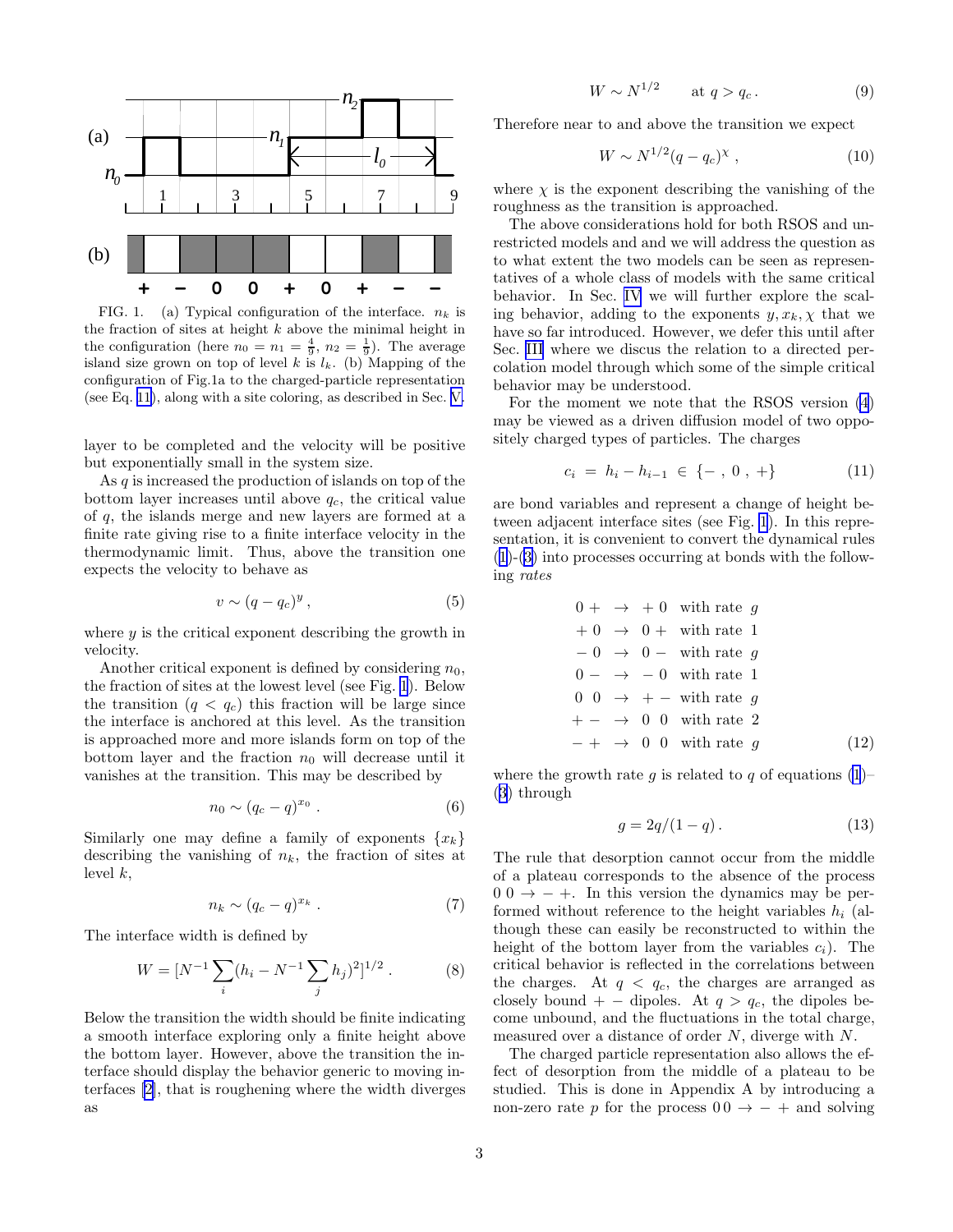<span id="page-3-0"></span>the steady state exactly in the case  $p = 1 - g/2$ . The result is that, although different choices of this rate allow the interface velocity to be positive, zero or negative, the interface is always rough and no smooth phase exists.

## III. RELATION TO DIRECTED PERCOLATION AND CONTACT PROCESSES

Some of the critical behavior described in the previous section may be related to that of directed percolation (DP). In DP sites of a lattice are either occupied by a particle or empty. The dynamical processes are that a particle can self-annihilate or produce an offspring at a neighboring empty site. If the rate of self-annihilation is sufficiently high the system always reaches an absorbing state where no particles remain and therefore no further particle can be produced. On the other hand when the rate of offspring production is high, another steady state of the system, where the density of particles is finite, exists on the infinite lattice and is termed the active phase.

In DP the dynamics is usually carried out in parallel, e.g. [\[21](#page-16-0)]. In the corresponding models in the mathematical literature, known as contact processes [\[19](#page-16-0)], the dynamics are defined in continuous time which can be numerically implemented by random sequential dynamics.

To see the analogy with the growth model defined in Sec. [II](#page-1-0) consider the dynamics of the bottom layer of the unrestricted model. Let us introduce variables  $\{s_i\}$  which take value 1 if the height of site  $i$  is that of the bottom layer and take value zero otherwise. The algorithm stated in  $(1)$ – $(3)$  $(3)$  is exactly equivalent to the following dynamics for the  $\{s_i\}$ . At each update randomly select a site i and modify  $s_i$  with the following probabilities

if 
$$
s_i = 1
$$
  
\n $s_i \to 0$  with prob. q  
\nif  $\{s_{i-1}, s_i, s_{i+1}\} = \{0, 0, 1\}$   
\n $s_i \to 1$  with prob.  $(1 - q)/2$  (14)  
\nif  $\{s_{i-1}, s_i, s_{i+1}\} = \{1, 0, 0\}$   
\n $s_i \to 1$  with prob.  $(1 - q)/2$ 

if 
$$
\{s_{i-1}, s_i, s_{i+1}\} = \{1, 0, 1\}
$$
  
 $s_i \to 1$  with prob.  $1 - q$ 

This dynamics is exactly that of a contact process when we take  $s_i = 1$  to indicate the occupation of a site: the particles self-annihilate with rate  $\lambda = q/(1-q)$  and a particle is created at a vacant site with rate 1/2 if one neighbor is occupied and rate 1 if both neighbors are occupied. This process has been extensively studied by series expansions[[25\]](#page-17-0) and short time expansions [\[26](#page-17-0)] and the transition found to occur at  $\lambda_c \simeq 0.3032$  corresponding to  $q_c \approx 0.2327$  for the unrestricted growth model. Thus, as seen by the bottom layer of the growing interface, the transition from anchored to moving phase is simply a DP transition. The anchored phase corresponds to the active DP phase whereas the moving phase corresponds to the absorbing DP phase.

The critical behavior of DP may be described as follows. Above the transition  $(\lambda > \lambda_c)$  an initial seed particle will typically produce activity over a region of lateral extent  $\xi_{\perp} \sim |\epsilon|^{-\nu_{\perp}}$  and duration  $\xi_{\parallel} \sim |\epsilon|^{-\nu_{\parallel}}$ , before the absorbing state is reached. Here  $\epsilon$ , given by

$$
\epsilon = q - q_c \,,\tag{15}
$$

measures how far the system is from criticality and  $\xi_{\perp}$ and  $\xi_{\parallel}$  are interpreted as spatial and temporal scaling lengths which diverge at the transition. Below the transition  $(\lambda \langle \lambda_c \rangle)$  the density n of occupied sites in the active phase is  $n \sim |\epsilon|^{\beta}$  and there is a finite probability  $|\epsilon|^{\beta}$  that an initial seed particle will result in the active phase being reached. The lateral extent of such an active cluster grows with time as  $t^z$  where  $z = \nu_{\parallel}/\nu_{\perp}$  is the dynamic exponent. The typical size l of regions containing no activity diverges as the transition is approached as  $l \sim n^{-1} \sim |\epsilon|^{-\beta}$ .

These exponents allow one to readily identify  $y$  and  $x_0$ definedin Eqs. ([5\)](#page-2-0) and ([6\)](#page-2-0). Since  $n_0$  corresponds to the density of occupied sites in the DP active phase we expect in [\(6](#page-2-0))

$$
n_0 \sim (q_c - q)^{\beta} \text{ and } x_0 = \beta. \tag{16}
$$

In the moving phase the velocity is given by the inverse of the typical time for the bottom layer to be covered over. We identify this time scale with the lifetime of active regions in the DP absorbing phase and we expect in([5\)](#page-2-0)

$$
v \sim 1/\xi_{\parallel} \sim (q - q_c)^{\nu_{\parallel}} \text{ and } y = \nu_{\parallel}. \tag{17}
$$

Thus we see that the two exponents  $x_0$  and y that describe quantities involving *only* the dynamics of the bottom layer may be directly identified with known (numerically) DP exponents. Exponents describing quantities involving higher levels of the growth process such as  $x_k$ given by [\(7](#page-2-0)) are not so straightforward as we shall see in Secs. IV and [V.](#page-9-0)

In this section the exact mapping of the bottom layer of the unrestricted growth model to DP has been described. For the RSOS model there is no such exact mapping, nevertheless we expect the bottom layer to exhibit DP behavior and relations  $(16),(17)$  to hold, because the phase transition in this model should display a robustness with respect to the microscopic rules similar to that found in DP models.

## IV. SCALING AND NUMERICAL RESULTS

So far we have seen that as criticality is approached from the smooth phase the scaling properties of some quantities involving only the bottom level of the interface may be adequately described using DP exponents.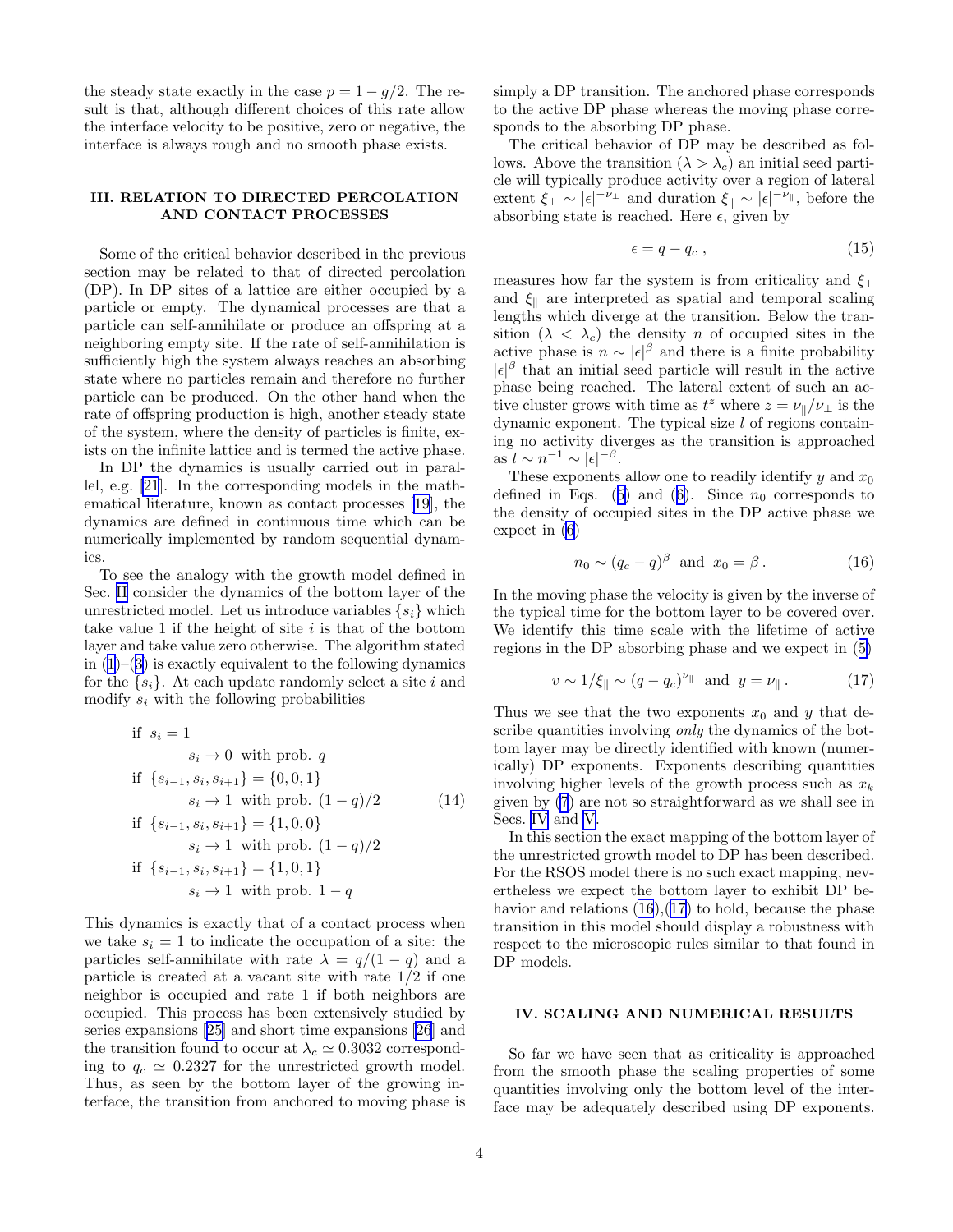<span id="page-4-0"></span>However, for more general quantities the scaling is less clear cut and indeed only a partial picture emerges. We first deal with properties of the first few layers in the smooth phase using heuristic arguments and then comparing them to numerical results. The width  $W$ , a quantity involving all layers, is studied next. It is argued that a simple scaling picture, involving only the DP correlation length  $\xi_{\perp}$ , does not hold. We provide evidence to suggest that other length scales may be important as criticality is approached from within the moving phase. A partial scaling picture which emerges is then summarized.

### A. Scaling properties of the first few layers

We now discuss the scaling properties of the first few layers  $k = 1, 2, \ldots$  above the bottom layer. Since, in the smooth phase, the scaling properties at the bottom layer  $(k = 0)$  are completely characterized by the three DP exponents  $x_0 = \beta$ ,  $\nu_{\perp}$ , and  $\nu_{\parallel}$ , it is natural to assume that the next layers obey similar scaling laws with analogous exponents,  $x_k = \beta^{(k)}$ ,  $\nu_{\perp}^{(k)}$ , and  $\nu_{||}^{(k)}$ , where, for example,  $x_k$ is the density exponent defined in Eq. ([7\)](#page-2-0). In principle all these exponents could be different and independent. Our numerical results, however, suggest that the scaling exponents  $\nu_{\perp}^{(k)}$  and  $\nu_{\parallel}^{(k)}$  are *identical on all levels* and equal to the DP exponents  $\nu_{\perp}$  and  $\nu_{\parallel}$ . This remarkable property implies that the growth process at criticality is characterized by a *single* anisotropy exponent  $z = \nu_{||}/\nu_{\perp}$ . On the other hand we find numerically that the density exponents  $x_k$  for  $k = 1, 2, \ldots$  are different and considerably reduced compared to their DP value  $x_0 = \beta$ . It appears that these exponents are non-trivial in the sense that they are not simply related to DP exponents.

In order to explain the reduced values of  $x_k$ , we present a simple heuristic argument[[17\]](#page-16-0). Let us first consider the bottom layer  $k = 0$ . As explained in the previous section, DP is characterized by two length scales: the average size of inactive islands  $l_0 \sim n_0^{-1} \sim |\epsilon|^{-\beta}$ , and the spatial scaling length  $\xi_{\perp} \sim |\epsilon|^{-\nu_{\perp}}$  [[27\]](#page-17-0). They both are related, for a system of size  $N$ , by the finite size scaling relation  $l_0 \sim |\epsilon|^{-\beta} f(N|\epsilon|^{\nu_{\perp}})$ , where f is a function satisfying  $f(s) \sim s^{\beta/\nu_{\perp}}$  for  $s \to 0$ , implying that on a finite system at criticality one has  $n_0 \sim l_0^{-1} \sim N^{-\beta/\nu_{\perp}}$ . Now consider the next layer  $k = 1$ . One may view the sites at heights  $k \geq 2$  as islands of active sites growing on top of the inactive islands of the  $k = 1$  level, whose typical size is  $l_0$ . Applying the same scaling relations and assuming that the system size may be replaced by  $l_0$ , we find  $n_1 \sim l_1^{-1} \sim l_0^{-\beta/\nu_{\perp}}$ , where  $l_1$  is the mean size of islands of sites with height  $k \geq 2$ . Repeating this argument one obtains  $n_k \sim l_k^{-1} \sim l_{k-1}^{-\beta/\nu_{\perp}}$  and therefore

$$
n_k \sim |\epsilon|^{x_k}, \quad x_k = \beta (\beta/\nu_\perp)^k. \tag{18}
$$



FIG. 2. Dynamic simulations: the densities  $n_k$  and the integrated densities  $m_k$  at criticality as a function of time t in the (U) unrestricted and (R) restricted growth model. See Eq. [\(19](#page-5-0)).

Inserting the numerically known DP exponents[[28\]](#page-17-0)

$$
\beta = 0.27649(4), \quad \nu_{\parallel} = 1.73383(2), \quad \nu_{\perp} = 1.09684(2)
$$

we obtain the approximations  $x_1 \approx 0.070$ ,  $x_2 \approx 0.017$ , and  $x_3 \approx 0.004$  which are in qualitative agreement with the numerical results (see below). However, this simple scaling argument is not quantitatively correct for several reasons. First we consider the temporal average of the island size  $l_0$  as a fixed 'finite size' length for a DP process taking place on top of the island; we thus neglect the temporal fluctuations of  $l_0$ . In addition, unlike exact scaling relations, our scaling argument is expected to fail in higher dimensions since it is derived in the case of one dimension where active sites separate inactive island. Nevertheless it can be used as a rough approximation as well as qualitative explanation for the strongly reduced values of  $x_k$  compared to  $x_0$  for  $k \geq 1$ .

### B. The first few layers - numerical results

In order to determine the density exponents  $x_k$  and to verify that the scaling exponents  $\nu_{\perp}^{(k)}$  and  $\nu_{||}^{(k)}$  are indeed identical, we employ three different variants of Monte-Carlo (MC) simulations, termed dynamic, static and finite size simulations, described as follows.

Dynamic simulations: First we measure the temporal evolution of the densities  $n_k$  at criticality in a large system, starting from a flat interface and averaging over a large number of runs. For times larger than some transient time the densities are expected to decay according to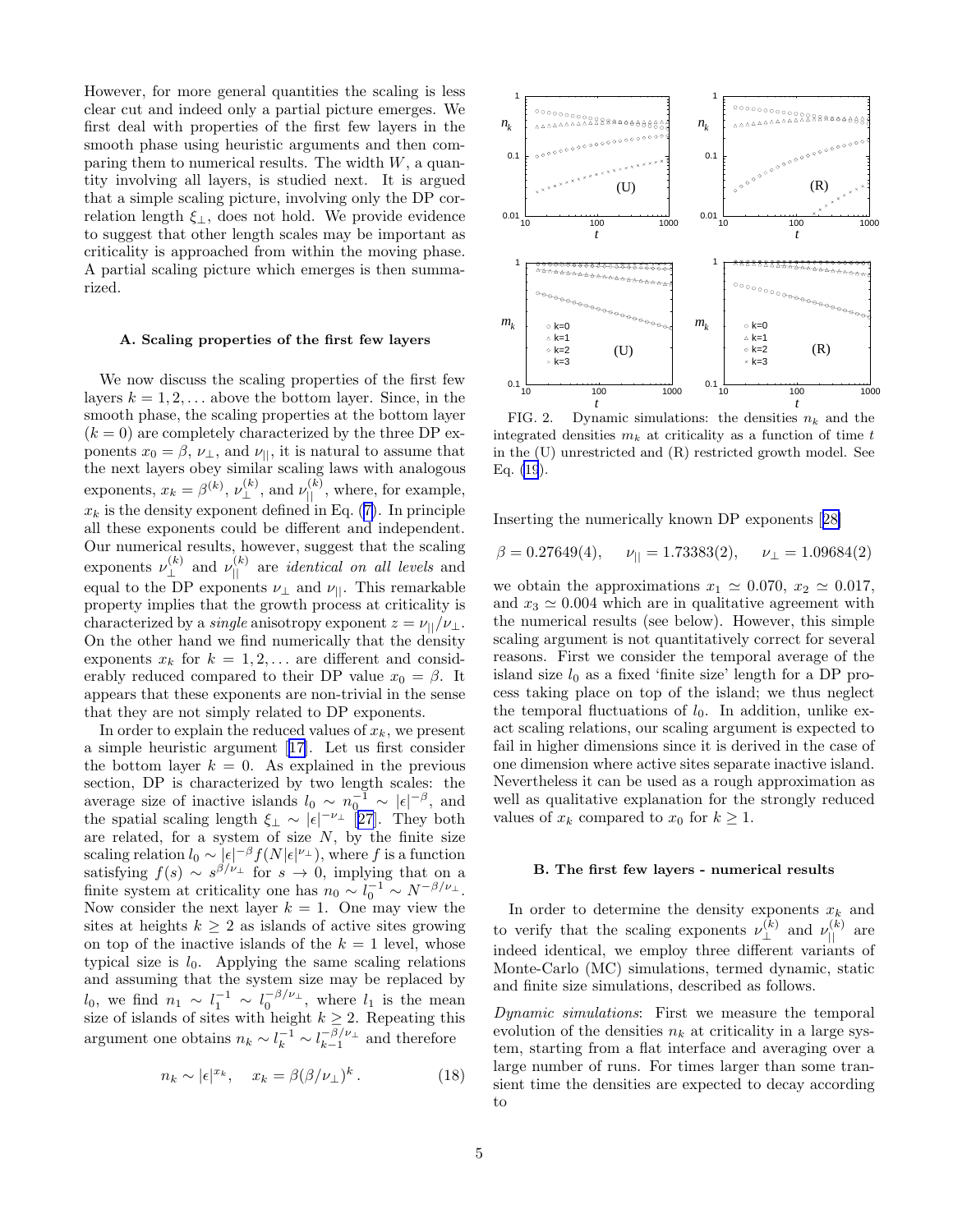<span id="page-5-0"></span>

FIG. 3. Static simulations: double logarithmic plot of the saturation value of the integrated densities  $m_k$  vs  $|\epsilon|$ . See Eq. (20).



FIG. 4. Finite size simulations: Measurement of the integrated densities  $m_k$  and the growth velocity v at criticality as function of the system size  $N$ . The solid (dashed) lines refer to the unrestricted (restricted) model. See Eq. (21).

$$
n_k \sim t^{-x_k/\nu_{||}}.\tag{19}
$$

Static simulations: We also determine  $x_k$  directly in offcritical (static) simulations, measuring the densities  $n_k$ in a sufficiently large system in the smooth phase and averaging over very long times. Using this method we can determine the exponents  $x_k$  directly through the expected behavior

$$
n_k \sim |\epsilon|^{x_k},\tag{20}
$$

where  $\epsilon = q - q_c < 0$ .

Finite size simulations: Finally we analyze the finite size scaling of  $n_k$  in critical systems of size N averaged over long times. Here the expected scaling behavior reads

$$
n_k \sim N^{-x_k/\nu_\perp} \,. \tag{21}
$$

Thus the dynamic simulation should yield a numerical value for  $x_k/\nu_{\parallel}$ , the static simulation a value for  $x_k$ and the finite size simulation a value for  $x_k/\nu_{\perp}$ . If, on inserting the DP values of  $\nu_{\parallel}$  and  $\nu_{\perp}$ , the three methods  $(19)-(21)$  lead to the same numerical result for the exponent  $x_k$ , to within numerical errors, we may conclude that the scaling exponents  $\nu_{\perp}^{(k)}$  and  $\nu_{\parallel}^{(k)}$  are indeed equal to the DP exponents.

We observed that the quality of the numerical results can be improved considerably if we measure the integrated densities

|                  |    | dynamic method | static method | finite size method |
|------------------|----|----------------|---------------|--------------------|
| $\overline{x_0}$ | U: | 0.275(5)       | 0.273(10)     | 0.276(5)           |
|                  | R: | 0.270(10)      | 0.277(10)     | 0.265(10)          |
| $x_1$            | U÷ | 0.114(5)       | 0.110(10)     | 0.125(5)           |
|                  | R: | 0.108(10)      | 0.110(10)     | 0.118(10)          |
| $x_2$            | U: | 0.039(15)      | 0.035(15)     | 0.045(10)          |
|                  | R: | 0.022(15)      | 0.025(20)     | 0.033(15)          |
| $x_3$            | U: | 0.011(10)      | no result     | 0.015(10)          |
|                  | R: | no result      | no result     | no result          |

TABLE I. Numerical estimates for the density exponents  $x_0, \ldots, x_3$  for (U) the unrestricted and (R) the restricted version of the growth model obtained by various simulation methods.

$$
m_k = \sum_{j=0}^k n_j \tag{22}
$$

instead of the densities  $n_k$ . The integrated density  $m_k$  is the probability of finding the interface at height  $h \leq k$ . Since  $x_{k-1} > x_k$ , we have  $n_{k-1} \ll n_k$  near criticality and therefore  $m_k$  and  $n_k$  scale asymptotically with the same exponents. The difference between the two quantities is illustrated for the case of dynamic simulations at  $q_c$  in Fig. [2](#page-4-0) (for the method of determining  $q_c$  see below). As one can see, the graph for the integrated densities  $m_k$ in the unrestricted model shows almost perfect straight lines in a double logarithmic representation while the corresponding curves for  $n_1$ ,  $n_2$  and  $n_3$  still increase which makes it impossible to determine the corresponding exponents with the 1000 time steps illustrated. The same observation, although with less numerical accuracy, holds for the restricted model. Therefore, instead of  $n_k$ , we always measure the integrated densities  $m_k$  for which we assume the same scaling as in Eqs.  $(19)-(21)$ .

The dynamic MC simulations are performed on a large system with  $N = 10^4$  sites starting from a flat interface. Detecting deviations from the power law behavior, we find the critical points  $q_c = 0.23267(3)$  for the unrestricted and  $q_c = 0.1889(1)$  for the restricted model (correspondingto  $g = 0.4658$  in Eq. ([13\)](#page-2-0)). The time dependence of  $m_k$  at criticality is averaged over typically 10<sup>5</sup> independent runs. The results are shown in Fig. [2](#page-4-0). From the slopes we estimate the critical exponents  $x_k/\nu_{\perp}$ . Using  $\nu_{\parallel}$  of DP we obtain the exponents  $x_k$  which are summarized in the left column of Table I.

We note a numerical puzzle we have so far failed to explain. The critical value of  $q$  for the restricted model appears to be given to high numerical accuracy by  $q_u/(1-q_u)$  where  $q_u$  is the critical value of the unrestricted model. Whether this is sheer coincidence or whether it is a manifestation of some duality between the two models is an open question.

Static simulations are then carried out in the smooth phase  $q < q_c$ . Varying  $|\epsilon| = q_c - q$  from  $10^{-3}$  to  $10^{-1}$ we first equilibrate the interface on a large lattice with  $N = 10<sup>4</sup>$  sites over a time interval up to  $10<sup>5</sup>$  time steps.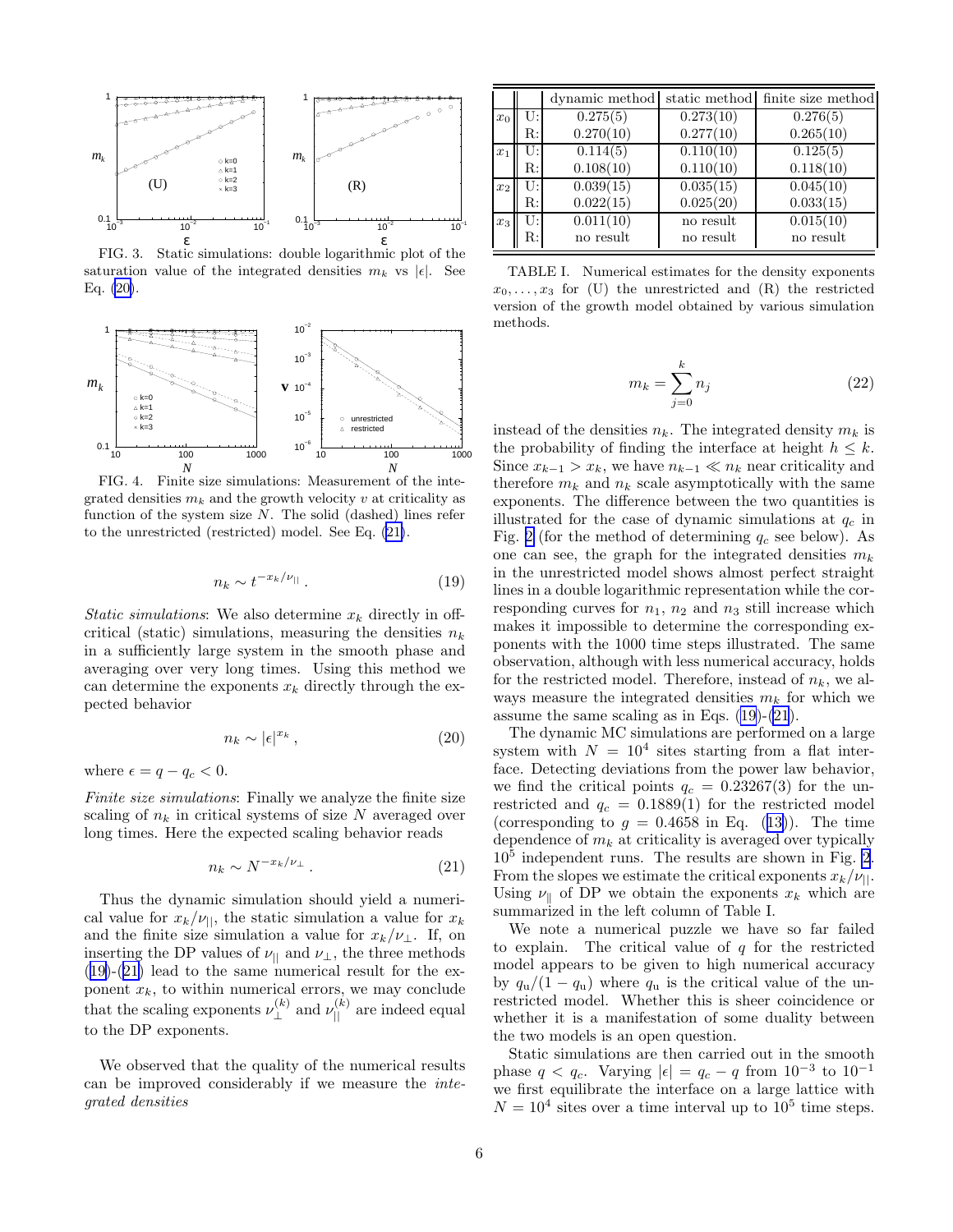<span id="page-6-0"></span>

FIG. 5. Finite time static simulations: Data collapse for the scaled integrated densities  $m_k$  as a function of time measured in the smooth phase for various values of  $\epsilon$  in the case of (U) the unrestricted and (R) the restricted growth model.

Then the stationary densities  $m_k$  are averaged over a time interval of the same size. The results are again averaged over 100 independent runs. Using this method we can estimate the critical exponents  $x_k$  directly from the slopes of the lines in Fig. [3](#page-5-0) (see middle column in Table I).

Finally finite-size simulations at criticality are carried out for various lattice sizes  $N = 8, 16, 32, \ldots, 1024$ . Starting from a flat interface we averaged the integrated densities  $m_k$  over time intervals proportional to  $N^z$ , ranging from 5000 time steps for  $N = 8$  up to  $3 \cdot 10^7$  time steps for  $N = 1024$ . Since finite sized systems at criticality have a small but finite growth rate, the densities  $m_k$  have to be measured with respect to the actual lowest level of the interface, i.e. in a co-moving frame. The slopes of the curves in Fig. [4](#page-5-0) give an estimate of  $x_k/\nu_{\perp}$ (and therewith  $x_k$ , see right column of Table I). In addition, the finite growth rate measured in this type of simulation is expected to scale as  $v \sim N^{-y/\nu_{\perp}}$  which allows anestimate of the exponent  $y$  in Eq. ([17\)](#page-3-0). Our results are  $y = 1.71(5)$  for the unrestricted and  $y = 1.76(10)$  for the restricted model (see Fig. [4](#page-5-0)) which is in agreement with our scaling prediction  $y = \nu_{\parallel} \approx 1.734$  in Eq. [\(17](#page-3-0)).

As a final check of scaling we can also obtain a finite time collapse using the short time data from static simulations. In the smooth phase the expected scaling is  $m_k(t) \sim |\epsilon|^{x_k} f_k(t|\epsilon|^{\nu_{||}})$ , where  $f_k(s) \to const$  for  $s \to \infty$ and  $f_k(s) \sim s^{-x_k/\nu_{||}}$  for  $s \to 0$ . Fig. 5 shows the scaling functions  $f_k(s)$  for various values of  $\epsilon$  ranging from  $-10^{-4}$  to  $-0.07$  measured up to  $10^4$  time steps. The long time stationary values of the densities  $m_k$  in static simulations [\(20](#page-5-0)) correspond to the saturation levels of the different curves.

Since the three different methods lead to the same results for  $x_k$  within numerical errors, we conclude that the scaling exponents  $\nu_{\perp}^{(k)}$  and  $\nu_{||}^{(k)}$  are indeed identical on all levels and equal to the DP exponents  $\nu_{\perp}$  and  $\nu_{\parallel}$ . We obtain the DP exponent  $x_0 = \beta$ , as expected at the bottom layer, while  $x_1 \approx 0.12, x_2 \approx 0.04, x_3 \approx 0.015, \ldots$  These latter exponents, although showing the same trend, are clearly different numerically from those obtained using the heuristic picture of subsection [IV A.](#page-4-0) It is not clear



FIG. 6. Width at criticality as a function of time in the unrestricted model. The graph is for  $N = 2048$  and shows the growth of the width starting from a flat interface averaged over 2000 runs. The straight line is a best fit through the long time points  $(2^6-2^{13}$  MCS) and has a slope of 0.24.

whether  $\{x_k\}$  for  $k > 0$  are related to the DP exponents or whether they are independent exponents. The fact that we obtain the same exponents in the restricted and the unrestricted model suggests that both variants – at least with respect to the first few layers – belong to the same universality class.

#### C. Scaling of the Interface Width

In this subsection we investigate the scaling properties of the interface width, defined by [\(8](#page-2-0)), at criticality and as the rough phase is entered. The latter measurements lead us to conclude that a complicated scaling behavior prevails.

First recall that in the smooth phase the interface explores only a finite number of levels and the width is finite. In the rough phase the width is expected to diverge according to  $W \sim N^{1/2}$ , the behavior generic to moving interfaces in one dimension [\[2](#page-16-0)].

A naive scaling picture would suggest that the interface width may be written as  $W \sim |\epsilon|^{-\eta} f(N/\xi_{\perp}) \sim$  $|\epsilon|^{-\eta} f(N|\epsilon|^{\nu_{\perp}})$ , where  $\eta$  is some critical exponent. We refer to this picture as naive because implicit is the simple scaling assumption of a single length scale in the problem, a point we shall question in Sec. IV D. Within this naive picture one chooses a scaling function  $f$  so as to obtain the expected  $\sqrt{N}$  behavior in the rough phase. This leads to the following small  $\epsilon$ , large N asymptotic limits:

$$
W \sim |\epsilon|^{-\eta} \quad \text{for } \epsilon < 0
$$
  
\n
$$
W \sim N^{\eta/\nu_{\perp}} \quad \text{for } \epsilon = 0
$$
  
\n
$$
W \sim N^{1/2} \epsilon^{\nu_{\perp}/(2-\eta)} \quad \text{for } \epsilon > 0
$$
\n(23)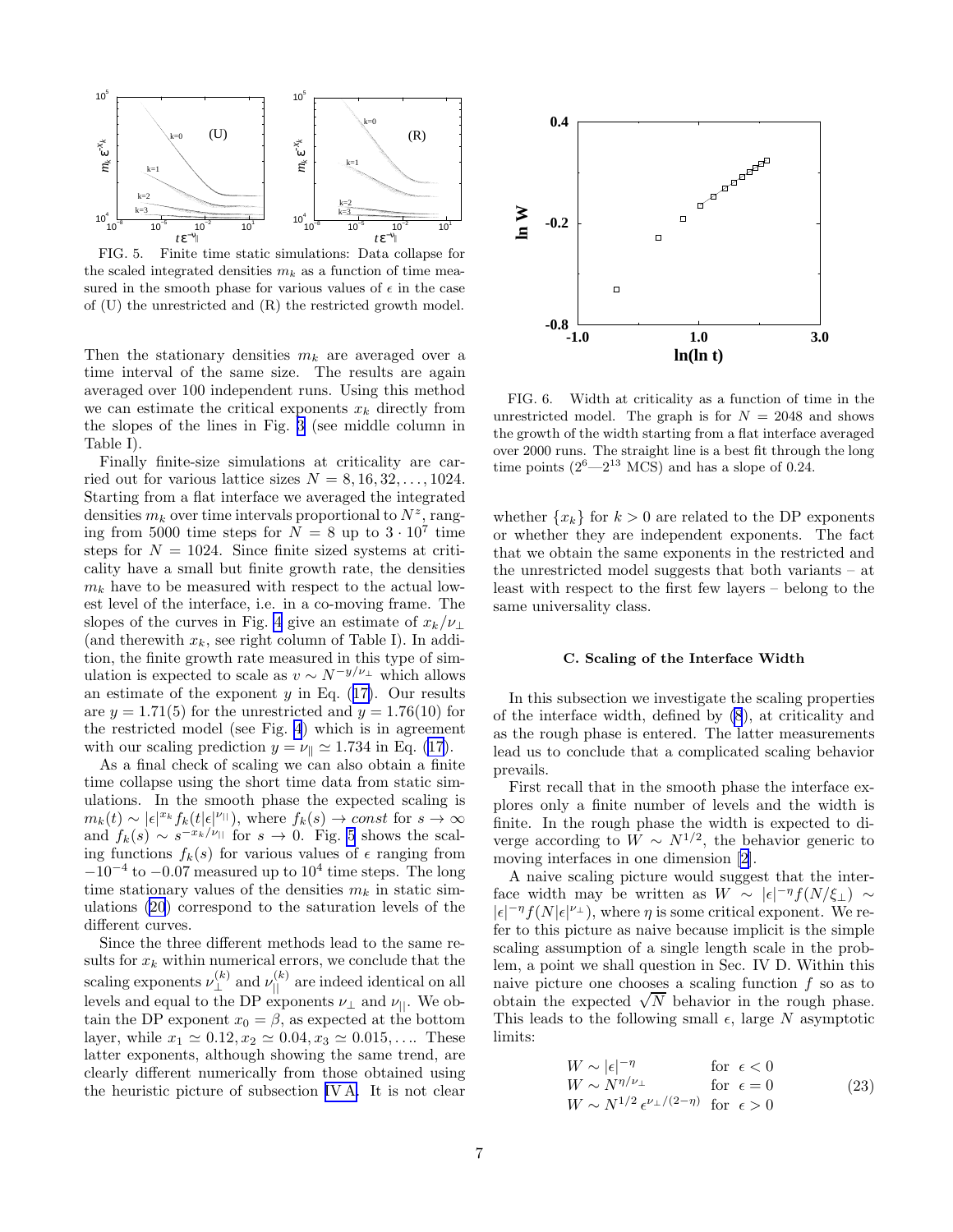<span id="page-7-0"></span>

FIG. 7. Width at criticality as a function of time in the restricted model. The graph is as for Fig. [6](#page-6-0) and the system size is  $N = 2048$ . The best fit through the longer time points  $(2^6 - 2^{13}$  MCS) has a slope of 0.43.

We now proceed to examine the actual behavior of the width at criticality. In Figs. [6–](#page-6-0)7, width against time is plotted for simulations run at criticality. For both unrestricted and restricted models a long time scaling behavior emerges before the width saturates due to the finite length of the system. For times shorter than the saturation time, the width at criticality,  $W_c$ , grows as

$$
W_{\rm c} \sim \left(\ln t\right)^{\gamma}.\tag{24}
$$

Now since the saturation time is expected to scale as  $N^z$ , where  $z$  is the dynamic exponent, one deduces that the saturation scaling of the width is

$$
W_{\rm c} \sim (\ln N)^{\gamma} \tag{25}
$$

where  $\gamma$  is given by  $\gamma \simeq 0.24 \approx 1/4$  for the unrestricted model and  $\gamma \simeq 0.43$  for the restricted model. These numerical results suggest that the critical exponent  $\eta$  in Eq. [\(23\)](#page-6-0) is in fact equal to zero. For the restricted model the scaling of the width at criticality is similar to that of an unrestricted polynuclear growth model [\[9](#page-16-0)] where  $\gamma = 1/2$ . The relationship between the present models and PNG models will be discussed in Sec. [VIII](#page-14-0). However, for the unrestricted model the value of  $\gamma$  is clearly distinct from 1/2 which shows that the critical width could display non-universal behavior. On the other hand  $\gamma$ could be restricted to a finite number of possible values. It should also be noted that in preliminary simulations the value of  $\gamma$  was erroneously assumed [\[17](#page-16-0)].

We now examine how the saturation width diverges as the growth rate is increased and the interface enters the moving phase. To do this it is convenient to subtract out the critical width and measure  $\Delta W(\epsilon) = W(\epsilon)$  –  $W_c$ . Since  $W_c$  is negligibly small as compared with  $W(\epsilon)$ for  $\epsilon > 0$  one expects W and  $\Delta W$  to have the same



FIG. 8. Double logarithmic plot of width in the moving phase as a function of  $\epsilon$ . The system size was  $N = 512$  and each point is an average over 2000 simulations. The simulations were started from a flat interface and allowed to saturate over  $2^{13}$  MCS. The width was then averaged over another  $2^{13}$ MCS. The straight line corresponds to  $\chi = 0.95$ . Simulations of the restricted model yielded a similar behavior and estimated exponent value  $\chi = 0.92$ 

asymptotic behavior. In Fig. 8 it is seen that the scaling behavior is

$$
\Delta W(\epsilon) \sim \epsilon^{\chi},\tag{26}
$$

where  $\chi = 0.95(5)$  for the unrestricted model.

This result for  $\chi$  disagrees with the naive scaling picture([23\)](#page-6-0) which suggests that the width should diverge with the exponent  $\nu_{\perp}/2 = 0.55$  (given that  $\eta$  was found to be equal to zero). We are left to conclude that a more complex behavior than simple scaling takes place.

#### D. Length Scales in the Moving Phase

In the previous subsection we saw that a simple scaling argument involving only the DP scaling length does not describe correctly the numerical results. In this subsection the aim is to identify possible additional length scales and indicate that complex critical behavior may be present. Therefore the subsection is by nature speculative.

We investigate scaling lengths of the first few layers in the moving phase. We consider the correlation functions  $\langle m_k(i)m_k(i+r)\rangle$  of the integrated densities  $m_k$  [\(22](#page-5-0)) between sites i and  $i + r$ .

Let us first consider the bottom layer density  $m_0 = n_0$ . In the smooth phase it has already been noted the dynamics of the bottom layer (of the unrestricted model) is exactly that of DP in the active phase. However, in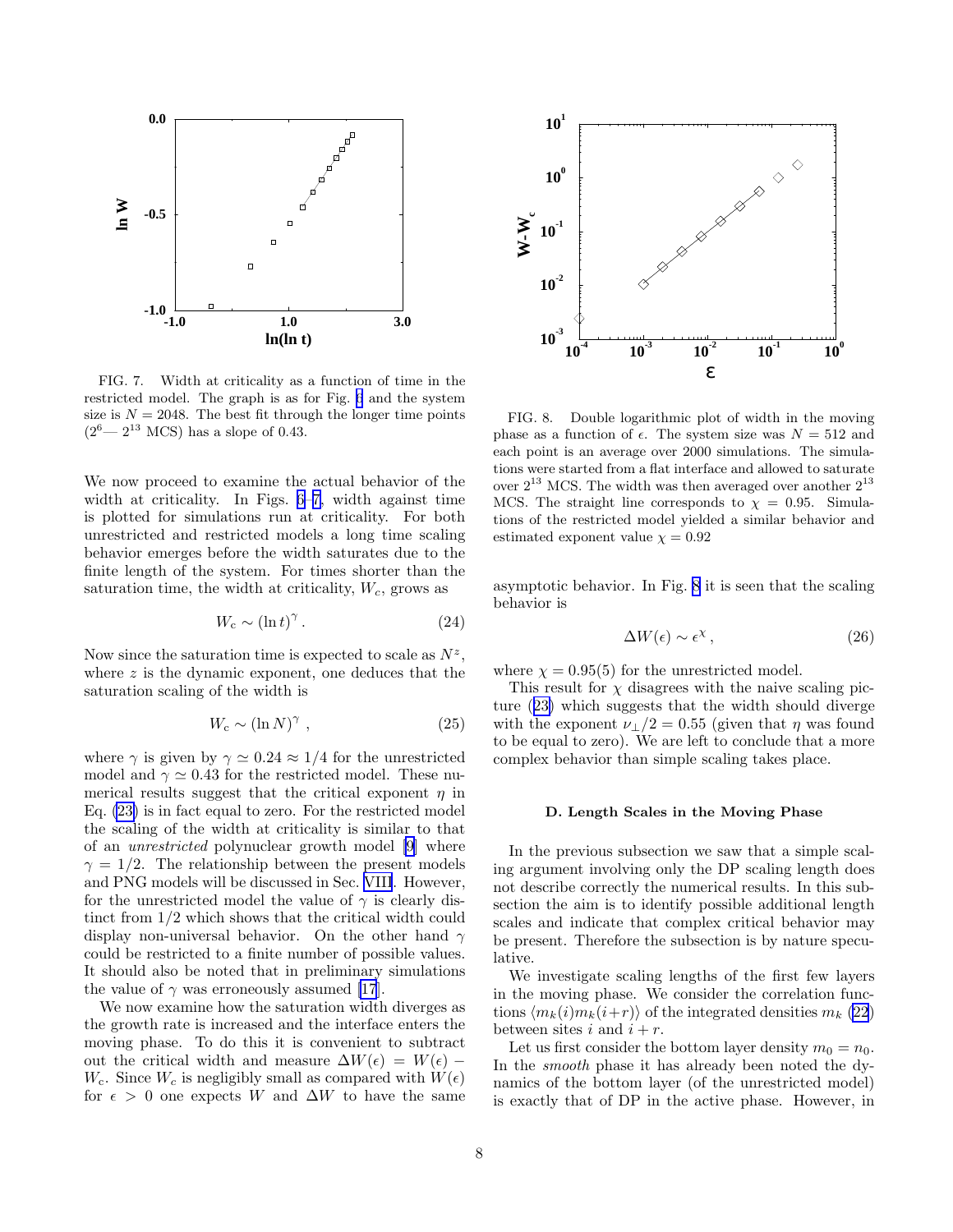

FIG. 9. Correlation functions  $\langle m_k(i)m_k(i + r)\rangle/\langle m_k\rangle$  in the moving phase in the unrestricted model. The system parameters are  $N = 2048$ ,  $\epsilon = 0.02$  and the results are an average over 1000 simulations each run for  $2^{16}$  MCS to equilibrate.

the moving phase there is a subtle difference between the present model and DP in the absorbing phase. This difference stems from the fact that in the present model there is no absorbing state. Instead, whenever a layer is completed the next highest layer becomes the bottom layer. We effectively move in a frame co-moving with the lowest uncompleted layer and relabel the layers appropriately.

In order to show that this produces a non-trivial effect we plot  $\langle m_k(i)m_k(i+r)\rangle/\langle m_k\rangle$  in Fig. 9. First recall that in the DP absorbing phase near criticality one expects to see a power law decay  $\langle n_0(i)n_0(i + r)\rangle/\langle n_0\rangle \sim$  $\langle m_0(i)m_0(i + r)\rangle/\langle m_0\rangle \sim r^{-\beta/\nu_{\perp}}$  of the correlation function up to a scaling length which diverges as  $\epsilon^{-\nu_{\perp}}$ . At lengths longer than the scaling length the correlation function should decay exponentially with  $r$ . In Fig. 9 for  $k = 0$  we see an initial power law decay with power given by  $-0.27$ , then a crossover at  $r \sim \xi_{\perp}$  to a new power law decay with power  $\simeq -0.76$  (rather than to an exponential decay as would be the case with usual DP scaling). We checked for different system sizes and values of  $\epsilon$  that this qualitative behavior (crossover to a new power law at long distance) was reproduced. Also on Fig. 9 correlation functions for the integrated densities at higher levels are plotted and again one sees crossovers between two power laws. The two powers appear distinct for each level k. For  $k = 1$  the two powers are 0.15,0.56 and and for  $k = 2$  the two powers are 0.09,0.36. It appears that the crossovers occur at a length dependent on k although it is difficult to quantify this. If the crossover lengths were  $k$  dependent then it would imply different length scales existing on different levels

In order to give a heuristic explanation for the above behavior let us consider the density at the bottom layer

 $m_0 = n_0$ . A picture that could explain the crossover phenomena in Fig. 9 is that the sites at the bottom level are grouped into clusters. Each cluster displays the scaling behavior of an active DP cluster and therefore is of typical size  $\epsilon^{-\nu_{\perp}}$  and within a cluster the correlation function decays as  $\sim r^{-\beta/\nu_{\perp}}$ . Thus the correlations within clusters generate the first power law decay. However, one also has correlations between clusters. Thus within the cluster picture the second power law measures the decay of correlations between clusters.

A similar cluster picture could hold for the first and second layers  $k = 1, 2$ . Within the picture, the sites at the first level, for example, are distributed in clusters. The first power law in the  $k = 1$  curve of Fig. 9 measures the correlation within a cluster and the second measures correlations between clusters. The fact that the crossover appears to occur at a different distance r than for the bottom layer indicates that the clusters at the first level are larger than those at the bottom level. Therefore there is more than one length scale in the problem.

This picture is far from being complete or verified unambiguously and many questions remain open. For example it is not clear whether the second power laws in Fig. 9 continue indefinitely or are cut off at some larger length. The numerical value of  $\chi$  is also not explained.

### E. Summary of the Scaling Picture

For the sake of clarity we summarize the scaling results of this section and the partial picture of scaling. First we have the smooth phase with exponents  $x_k$  associated with the density at each level.  $x_0$  is given by the DP exponent  $\beta$  whereas  $x_k$  for  $k \geq 1$  appear to be non-trivial, in the sense that they are not simply related to DP exponents. The simple approximation of Sec. [IV A](#page-4-0) gives the qualitative trend but is ruled out quantitatively by the numerics. As the roughening transition is approached the DP scaling length  $\xi_{\perp}$  and scaling time  $\xi_{\parallel}$  hold at all levels. This implies that approaching the transition the dynamic exponent is  $z = \nu_{\parallel}/\nu_{\perp}$ .

At the transition the interface has logarithmically di-verging width of the form [\(25](#page-7-0)). However the value of  $\gamma$ appears to depend on which version of the model one simulates. This could either point to  $\gamma$  being non-universal or that it can take one of a finite number of values.

Above the transition the velocity grows with the DP exponent  $\nu_{\parallel}$ . This reflects presence of the DP scaling length and time at the bottom level. However by measuring the growth of the interface width we have ruled out a simple scaling picture involving only the DP scaling length. We have provided evidence to suggest that there may be longer scaling lengths which characterize the size of clusters of sites at higher levels. This picture remains to be fully investigated. Likewise the question of scaling times for different levels in the rough phase has not been fully addressed. (In the rough phase the dynamic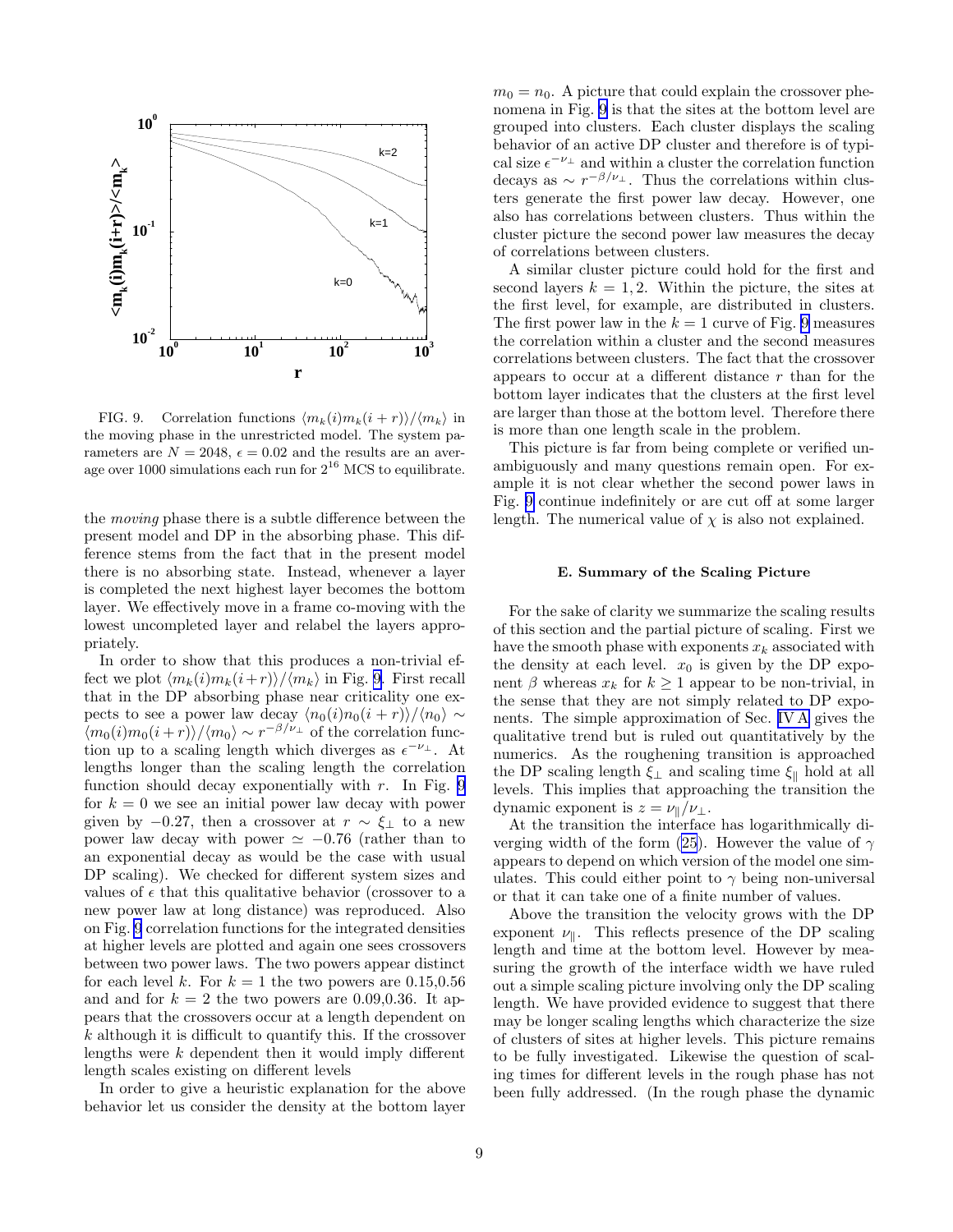<span id="page-9-0"></span>exponent should take the KPZ value  $z = 3/2$ .

It is interesting to note that in a very recent renormalization group analysis of the field theory introduced in Sec. [VII,](#page-12-0) multicritical behavior was identified [\[32](#page-17-0)]. This could be consistent with the complicated scaling behavior we have observed.

### V. SPONTANEOUS SYMMETRY BREAKING

The growth models defined in Sec. [II](#page-1-0) may be viewed as examples of spontaneous symmetry breaking (SSB) in a 1d system with periodic boundary conditions and a nonconserved order parameter. As will be shown, the models display a robust local mechanism for eliminating islands of the minority phase generated by fluctuations.

The symmetry of the growth models, apart from spatial translation and reflection invariance, is a (discrete) translational invariance in the heights  $(Z_{\infty})$ . In the smooth phase this symmetry is broken since the system spontaneously selects one of the heights as a reference level which then serves as bottom layer for local fluctuations of the smooth interface.

#### A. Order parameters.

In order to quantify the symmetry breaking, we define a magnetization-like order parameter (valid for both the restricted and the unrestricted models):

$$
M_1 = \frac{1}{N} \sum_{j=1}^{N} (-1)^{h_j} . \tag{27}
$$

This order parameter is clearly not conserved by the dynamical rules of the models. In the smooth phase  $q < q_c$ , it has a nonvanishing expectation value  $\langle M_1 \rangle \neq 0$  in the thermodynamic limit where  $\langle \ldots \rangle$  denotes thermal average. On the other hand, in the rough phase the interface explores many height levels therefore the contribution to the magnetization at different sites are uncorrelated over long distances and  $\langle M_1 \rangle = 0$ . Near the phase transition we expect the order parameter to vanish as

$$
\langle M_1 \rangle \sim |\epsilon|^{\theta_1},\tag{28}
$$

where  $\theta_1$  is the associated critical exponent.

The order parameter and the SSB mechanism are illustrated in Fig. 10. Here the heights are represented by alternating black and white coloring (c.f. Fig. [1\)](#page-2-0) and therefore the average greyscale in the figure is related to the magnitude of  $M_1$ . Also it is shown how a large island of one phase shrinks when introduced into a system dominated by the other phase, thus ensuring the stability of the smooth phase. This behavior is typical of islands of all sizes, except for those extending over the whole system.



FIG. 10. MC simulation of the restricted model for a systems of size 600 at different values of  $q$ . Each configuration is a row of pixels, with sites at even (odd) heights represented by black (white) pixels, visualizing the order parameter  $M_1$ . Configurations at intervals of 7 moves per site are shown up to 2100 sweeps. Initially, a large island of size 400 is introduced. For  $q < q_c$ , the island shrinks and disappears, illustrating the mechanism that insures long-range order in the smooth phase. The typical time it takes for the island to disappear depends on q, it increases and finally diverges when  $q \to q_c$ . Similarly the magnitude of the order parameter  $M_1$  (visualized by the greyscale contrast between the two phases) decreases. At criticality the order parameter is zero so that the island is not visible any more.

|                                                                                               | $\theta_2$ | $\theta_{3}$ |  |
|-----------------------------------------------------------------------------------------------|------------|--------------|--|
| unrestricted: $\begin{bmatrix} 0.64(3) & 0.40(2) & 0.24(2) & 0.15(1) & 0.11(1) \end{bmatrix}$ |            |              |  |
| restricted: $\begin{bmatrix} 0.66(6) & 0.37(4) & 0.21(4) & 0.14(3) & 0.10(2) \end{bmatrix}$   |            |              |  |

TABLE II. Numerical estimates for the order parameter exponents  $\theta_k$  obtained from dynamic MC simulations.

Since the symmetry of the model in the heights is  $Z_{\infty}$ , we can define a family of order parameters which generalize  $M_1$ :

$$
M_n = \left| \frac{1}{N} \sum_{j=1}^{N} \exp\left(\frac{2\pi i h_j}{n+1}\right) \right|.
$$
 (29)

These order parameters have the same qualitative behavior as  $M_1$  and can be understood as discrete Fourier transforms of the height probability distribution. It turns out that each order parameter is characterized by a different critical exponent:

$$
\langle M_n \rangle \sim |\epsilon|^{\theta_n} \,. \tag{30}
$$

As in the case of the density exponents  $x_k$ , we determined the exponents  $\theta_n$  numerically by static, finite-size and dynamic MC simulations. The most precise data are obtained from dynamic simulations (see Fig. [11\)](#page-10-0). The numerical estimates for  $\theta_k$  are summarized in Table II. It seems that these exponents are non-trivial in the sense that they cannot be related in a simple manner by scaling relations to the known DP exponents.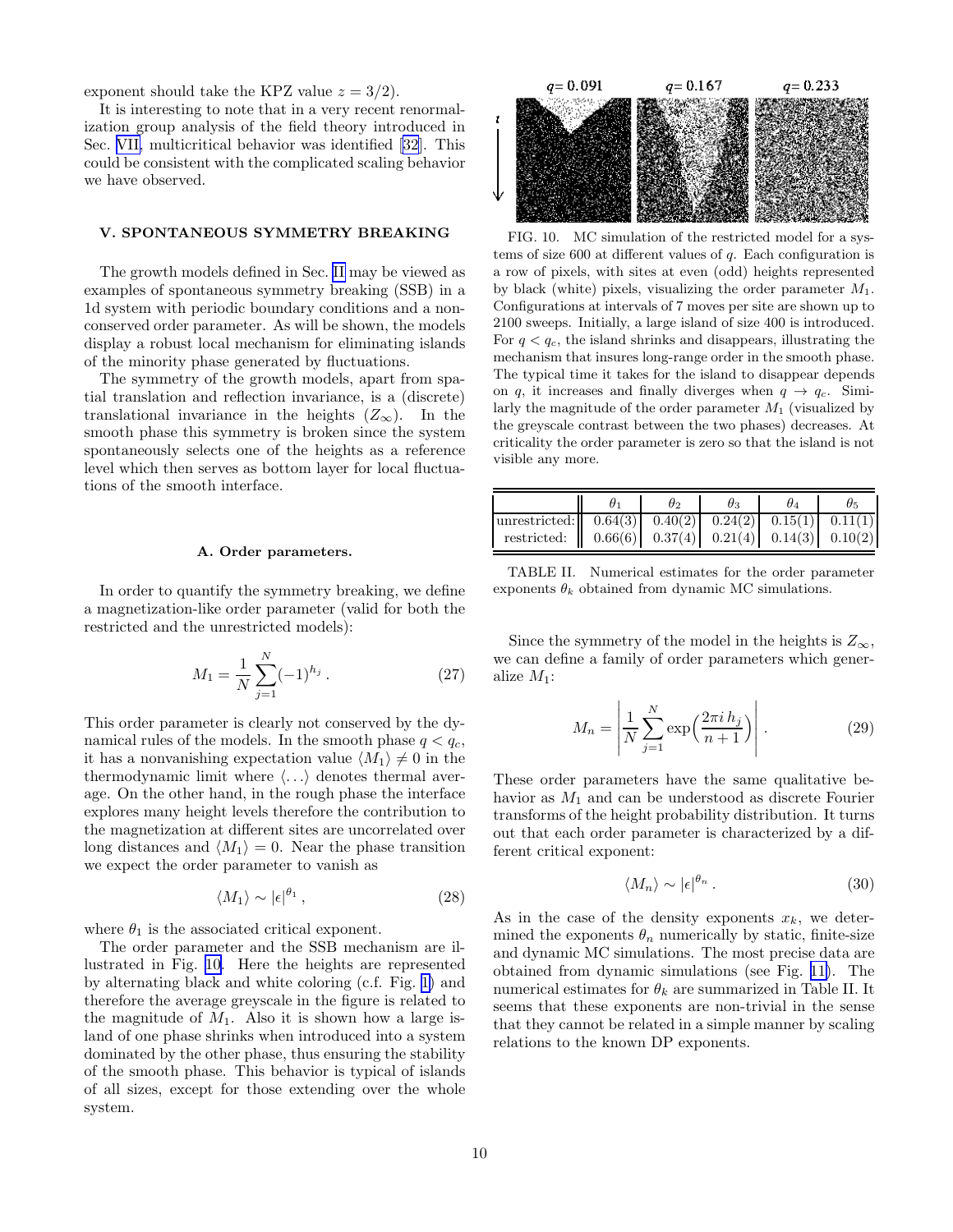<span id="page-10-0"></span>

FIG. 11. Measurement of the order parameters  $\langle M_n \rangle$  in dynamic MC simulations for (U) the unrestricted and (R) the restricted variant of the growth model.

#### B. External ordering fields.

For each order parameter  $M_n$  one can define a conjugate ordering field that favors states where the order parameter is positive. This ordering field can be introduced by a periodic modulation of the growth rate, i.e. we replace the uniform growth rate  $q$  by a height-dependent growth rate

$$
q \to q(h_i) = q - \lambda \cos\left(\frac{2\pi h_i}{n+1}\right),\tag{31}
$$

where  $\lambda$  is the magnitude of the ordering field. For example, for  $n = 1$  and  $\lambda > 0$  the growth on the bottom layer and other even layers is penalised whereas growth on odd layers is favored. At criticality, the response to this external field is expected to obey a power-law behavior

$$
M_n \sim \lambda^{\kappa_n} \,. \tag{32}
$$

We measured the exponents  $\kappa_n$  in static MC simulation at criticality (see Fig. 12). Varying  $\lambda$  over two decades from  $10^{-3}$  to  $10^{-1}$  we obtain the estimates  $\kappa_1 = 0.60(4)$ ,  $\kappa_1 = 0.42(3), \kappa_1 = 0.26(3), \kappa_1 = 0.17(3), \text{ and } \kappa_1 =$ 0.12(3). Comparision with the results in Table II suggest that  $\kappa_n = \theta_n$ .

### C. Spontaneous breaking of continuous symmetries.

So far we have shown that the growth models discussed in this paper exhibit spontaneous breaking of a discrete symmetry in one dimension. It is therefore of interest to ask whether a continuous symmetry can also be broken in one-dimensional nonequilibrium models. Continuous symmetries, where the order parameter can take a continuum of values, seem to be harder to break than discrete symmetries. Consider for example the equilibrium case: discrete symmetries can be broken above one dimension; continuous symmetries, however, can be broken only above two dimensions, although weaker vortex ordering transitions are possible in 2d (Kosterlitz-Thouless transitions [\[29](#page-17-0)]).



FIG. 12. Response of the order parameter  $M_1$  to an external ordering field at the critical point in the unrestricted model with 2000 sites. Measuring the slope of the line in the double-logarithmic plot over two decades gives estimates for the response exponents  $\kappa_n$  (see text). The saturation for very low values of  $\lambda$  seems to be a finite-size effect.

Here we present a version of the growth model with a continuous symmetry which is broken spontaneously in the smooth phase. The only difference between this version and the unrestricted model described above is that the height increment at a growth move is a continuous rather than a discrete number.

The model is defined on a 1d lattice with periodic boundary conditions and continuous (real) height variables  $h_i$  at sites  $i = 1...N$ . The interface evolves by choosing a site  $i$  at random and carrying out one of the processes

$$
h_i \to h_i + \zeta \qquad \text{with probability } q
$$
  
\n
$$
h_i \to \min(h_i, h_{i+1}) \qquad \text{with probability } (1 - q)/2 \quad (33)
$$
  
\n
$$
h_i \to \min(h_i, h_{i-1}) \qquad \text{with probability } (1 - q)/2
$$

where  $\zeta$  is a positive real random number selected from a flat distribution between 0 and 1. The symmetry of this model (apart from spatial translations and reflections) is continuous translational invariance in the heights, i.e. overall shifts of the interface heights by any amount. The symmetry breaking corresponds to the fact that in the smooth phase the interface selects a given height which is a real number, and remains pinned to that height for a time that grows exponentially with the system size.

Starting from a flat interface at height zero, the dynamics taking place at the lowest level in the continuous model are exactly the same as in the unrestricted version of the discrete model, the simple reason being that in both cases each height level is decoupled from the higher ones. This means that both models have the same critical point  $q_c = 0.23267(3)$ . Moreover, they have the same occupation of the lowest level which is characterized by  $n_0 = (q_c - q)^{x_0}$  where  $x_0 = \beta \simeq 0.277$  is the DP density exponent.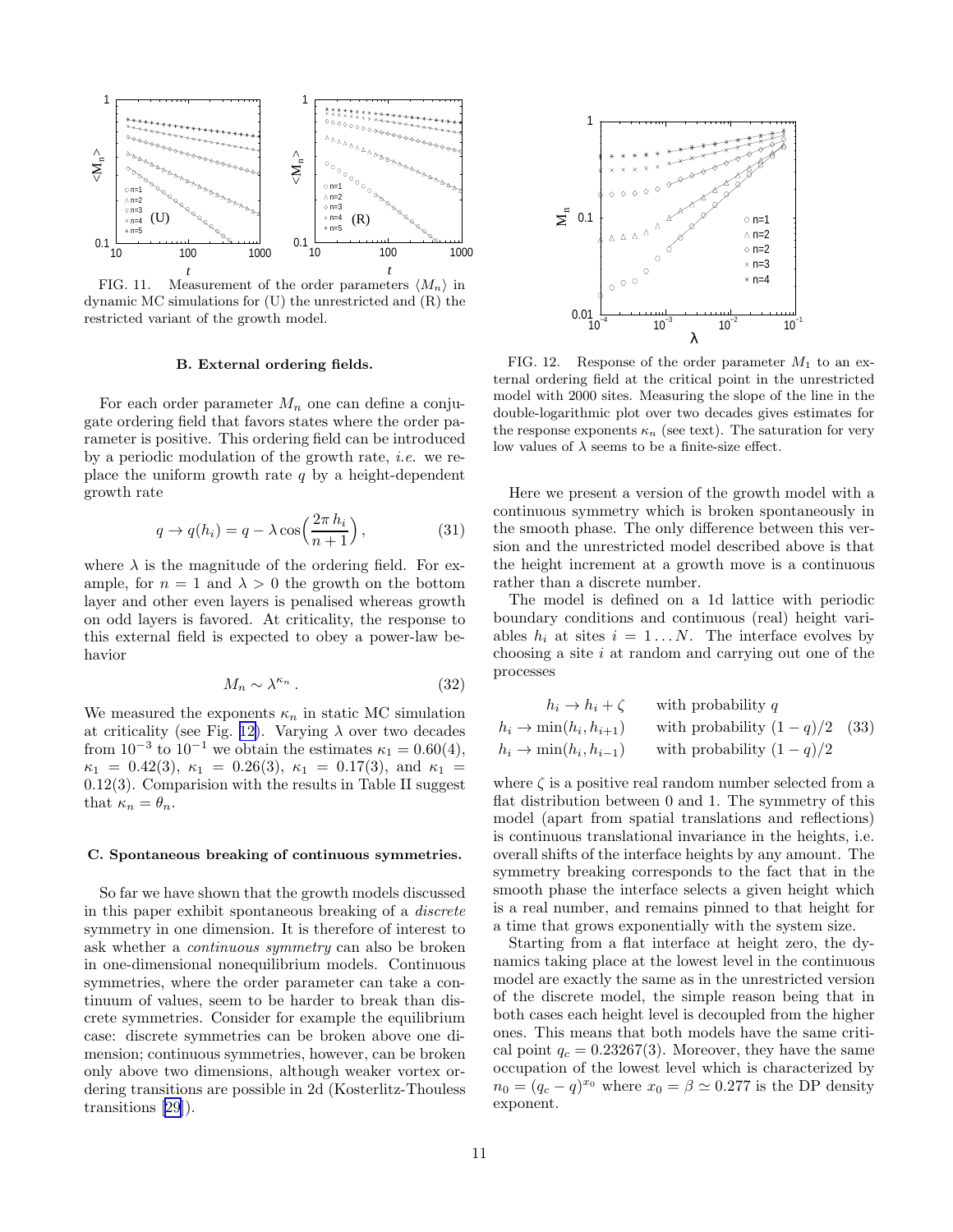<span id="page-11-0"></span>

FIG. 13. Spontaneous breaking of a continuous symmetry: The graphs show the occupation of the bottom layer  $n_0$  and the growth velocity  $v$  in a system of size  $N$  at criticality. From the slopes we obtain the exponents  $x_0/\nu_{\perp} = 0.245(10)$ and  $y/\nu_{\perp} = 2.59(7)$ .

Above the critical point, the interface is rough and has a finite growth velocity. Simulations show that the roughness exponent characterizing the interface at this phase is consistent with the KPZ exponents[[2\]](#page-16-0), within numerical accuracy. However, an interesting difference from the discrete model occurs in the growth velocity  $v$ . As in the previous case, it is related to the inverse of the island lifetime. However in the present case, the step size by which the interface grows is not 1, but rather a real random number between 0 and 1. Each completed layer corresponds to the growth of the interface by the smallest surviving step. Now, from our results on the discrete models we expect that at criticality the width behaves as some power of  $\ln N$ . Since the number of steps in a finite system is of the order of  $N$ , we expect the smallest of them to be of order  $1/N$ . At the critical point, therefore, we expect the following finite size scaling for the velocity

$$
v \sim N^{-\nu_{||}/\nu_{\perp}-1} \tag{34}
$$

which corresponds to the scaling

$$
v \sim (q - q_c)^y
$$
,  $y = \nu_{||} + \nu_{\perp} \simeq 2.83$ . (35)

This has to be compared with  $y = \nu_{\parallel} \approx 1.73$  in the discrete model. These exponents are in good agreement with the values measured in MC simulations, as shown in Fig. 13. It would be interesting to study order parameters  $M_{\omega}$  which are continuous generalizations of  $M_n$  in Eq.([29](#page-9-0)):

$$
M_{\omega} = \left| \frac{1}{N} \sum_{j=1}^{N} \exp(2\pi i \omega h_j) \right|.
$$
 (36)

As before, we expect a power law behavior  $\langle M_{\omega} \rangle \sim |\epsilon|^{\theta(\omega)}$ where  $\theta(\omega)$  depends continuously on  $\omega$ .

### VI. MEAN FIELD APPROXIMATION

In this section we derive the mean field equations correspondingto the model  $(1)$  $(1)$ – $(3)$  $(3)$  and study the resulting steady state distribution. We consider the unrestricted SOS model since the equations for this case are somewhat simpler. However, both the restricted and the unrestricted models are expected to exhibit the same qualitative dynamical behavior.

To derive the mean field equations we introduce at each site i a set of variables  $\psi_k(i)$ ,  $k = 0, ..., \infty$ . Here  $\psi_k(i)$  is equal to 1 if the interface at site  $i$  is at height  $k$  and it is equal to 0 otherwise. Let  $\langle \psi_k(i) \rangle$  be the average of  $\psi_k(i)$ over all realizations of the dynamical equations starting with the same initial configuration. Let us first consider the occupation of the zeroth level. The adsorption and desorptionprocesses defined in Eqs.  $(1)$  $(1)$ – $(3)$  $(3)$  result in the following equation for  $\langle \psi_0(i) \rangle$ :

$$
\Lambda \frac{\langle \partial \psi_0(i) \rangle}{\partial t} = -q \langle \psi_0(i) \rangle \tag{37}
$$

$$
+ \frac{1}{2} (1-q) \langle \psi_0(i) (1 - \psi_0(i-1) \rangle
$$

$$
+ \frac{1}{2} (1-q) \langle \psi_0(i) (1 - \psi_0(i+1) \rangle ,
$$

where  $\Lambda$  is a time constant, which, for simplicity, may be taken as  $1 - q$ . Within the mean field approximation, one replaces the correlation function  $\langle \psi_0(i) \psi_0(j) \rangle$  by the product  $\langle \psi_0(i) \rangle \langle \psi_0(j) \rangle$ . For the ring geometry considered in this work  $\langle \psi_0(i) \rangle$  is independent of the site index *i*. Denoting  $\langle \psi_0(i) \rangle$  by  $\rho_0$  we obtain the following dynamical equation for  $\rho_0$ 

$$
\frac{\partial \rho_0}{\partial t} = -\bar{q}\rho_0 + \rho_0 (1 - \rho_0),\qquad(38)
$$

where  $\bar{q} = q/(1 - q)$ . Similar considerations yield the following set of equations for  $\rho_k = \langle \psi_k(i) \rangle$  for  $k \geq 1$ :

$$
\frac{\partial \rho_k}{\partial t} = \bar{q}\rho_{k-1} - \bar{q}\rho_k + \rho_k \left( 1 - \sum_{j=0}^k \rho_j \right) - \rho_k \sum_{j=0}^{k-1} \rho_j.
$$
\n(39)

It is convenient to rewrite Eqs. (38),(39) in terms of the integrated density variables (c.f. Eq. [\(22](#page-5-0)))

$$
\phi_k = \sum_{j=0}^k \rho_j \,. \tag{40}
$$

Substituting (40) and using  $\rho_k = \phi_k - \phi_{k-1}$  brings  $(38),(39)$  into the form

$$
\frac{\partial \phi_0}{\partial t} = \epsilon \phi_0 - \phi_0^2
$$
\n
$$
\frac{\partial \phi_k}{\partial t} = \epsilon \phi_k - \phi_k^2 + (1 - \epsilon) \phi_{k-1} \quad (k \ge 1),
$$
\n(41)

where  $\epsilon = 1 - \bar{q}$ . These equations have a stationary solution corresponding to a smooth interface for  $\epsilon > 0$ . The roughening transition takes place at  $\epsilon = 0$ . The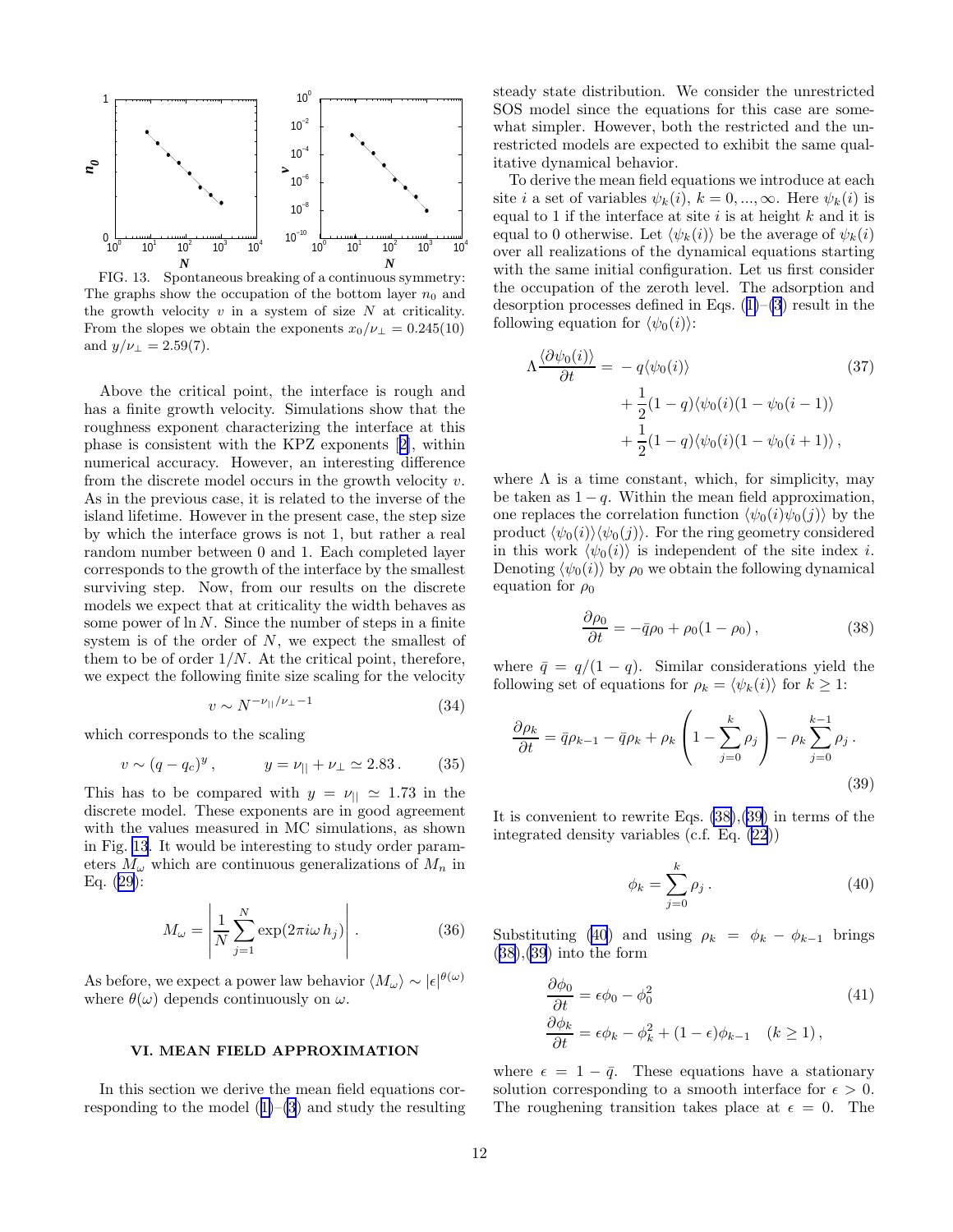<span id="page-12-0"></span>

FIG. 14. Mean field approximation of the integrate height density  $\phi_k$  at level k.

stationary solution for  $\epsilon > 0$  may be calculated by the following recursion relation:

$$
\phi_k = \frac{1}{2} \left[ \epsilon + \sqrt{\epsilon^2 + 4(1 - \epsilon)\phi_{k-1}} \right]
$$
 (4)

with  $\phi_0 = \epsilon$ . To leading order in  $\epsilon$  Eq. (42) takes the form

$$
\phi_k = \sqrt{\phi_{k-1}} \,. \tag{43}
$$

The steady state distribution corresponding to this recursion relation is

$$
\phi_k = \epsilon^{(1/2)^k} \,. \tag{44}
$$

Therefore the mean field values of the exponents  $x_k$  defined in Eq.([7\)](#page-2-0) are given by

$$
x_k^{MF} = \frac{1}{2^k}.\tag{45}
$$

The integrated height density  $\phi_k$  is a monotonically increasing function of k, varying from  $\epsilon$  for  $k = 0$  to 1 for  $k \to \infty$  (see Fig. 14). It exhibits a rapid increase near  $k \simeq k_m$  which is determined by the following equation:

$$
\phi_{k_m-1} + \phi_{k_m+1} - 2\phi_{k_m} = 0.
$$
\n(46)

The index  $k_m$  corresponds to the interface height at which the density  $\rho_k = \phi_k - \phi_{k-1}$  is maximal. Using Eq. (43) one finds that to leading order in  $\epsilon$ 

$$
k_m \approx \frac{1}{\ln 2} \ln[-\ln(\epsilon)].
$$
 (47)

It is easy to see that the width of the  $\phi$  distribution remains finite even in the limit  $\epsilon \to 0$ . The interval  $\Delta k$ corresponding to a change of  $\phi$  from some value  $\phi_{min}$  to another, say,  $\phi_{max}$  is given to leading order in  $\epsilon$  by

$$
\Delta k = \frac{1}{\ln 2} \ln[\ln(\phi_{min}) / \ln(\phi_{max})]. \tag{48}
$$



FIG. 15. Mean field approximation of the magnetization  $M_1$  as a function of ln[-ln( $\epsilon$ )].

This interval is independent of  $\epsilon$ , and thus the width of the  $\phi_k$  distribution is *finite*. This feature, together with Eq. (47) yield the following behavior for the average height :

$$
\langle h \rangle \sim \sqrt{\langle h^2 \rangle} \sim \ln[-\ln(\epsilon)] \tag{49}
$$

We now turn to the magnetization-like order parameter  $M_1 = \sum_j (-1)^j \rho_j$  $M_1 = \sum_j (-1)^j \rho_j$  $M_1 = \sum_j (-1)^j \rho_j$  (see Eq. ([27\)](#page-9-0)). For small  $\epsilon > 0$  Eq. (44) yields the following expression for  $M_1$ 

$$
M_1 = \epsilon + \sum_{k=1}^{\infty} \epsilon^{(1/2)^k} (1 - \epsilon^{(1/2)^k}) (-1)^k.
$$
 (50)

In Fig. 15 we plot the magnetization as a function of  $ln(- ln(\epsilon))$ . It is readily seen that  $M_1$  does not decay to zero for small  $\epsilon$ . Rather it oscillates with an amplitude which remains finite at small  $\epsilon$ . This may easily be understood in the following way: the main contribution to the sum (50) comes from a finite number of layers centered around  $k = k_m$ . As  $\epsilon$  decreases,  $k_m$  increases, and the magnetization order parameter probes different layers. Since the contributions of the layers have alternate signs, the magnetization becomes oscillatory. This feature is an artifact of the mean field approximation. In this approximation fluctuations of the position of the interface are neglected. When they are taken into account they are expected to broaden the interface, resulting in a diverging width at the roughening transition. This should lead to a vanishing magnetization at the transition. In a similar fashion, the mean field theory of KPZ interfaces does not describe the roughening behavior.

### VII. FIELD THEORY

In order to understand the universal properties observed in the growth models at criticality, it is useful to study the corresponding field theory. As will be explained below, such a field theory describes a hierarchy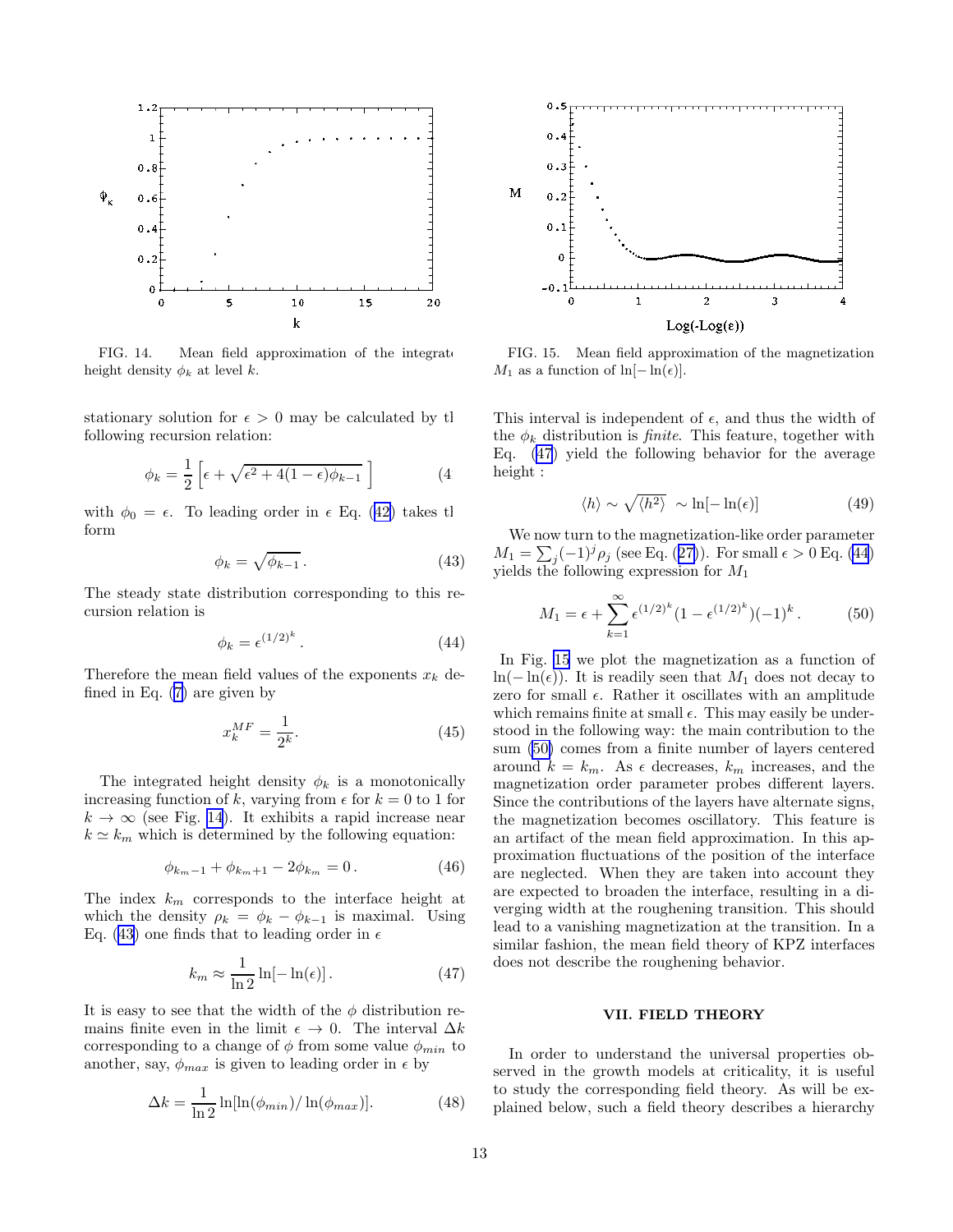<span id="page-13-0"></span>of unidirectionally coupled DP processes. Thus it should play a role in even more general contexts, namely whenever DP-like processes are coupled unidirectionally without feedback.

Unlike the KPZ equation[[2\]](#page-16-0), the field theory we consider involves separate fields for each height level in order to incorporate the rule that atoms cannot desorb from the middle of an island. Let us first try to guess the Langevin equations by adding appropriate diffusion and noise contributions such that (a) the equation for the lowest level reproduces the ordinary Langevin equation for directed percolation[[30\]](#page-17-0), (b) at a given time and position the sum over all height densities  $\sum_{k} \rho_k$  is equal to one, and (c) the hierarchy of equations is translational invariant in space and time as well as in the heights. The simplest set of Langevin equations that meets these requirements reads (suppressing the arguments  $x, t$ )

$$
\partial_t \rho_0 = -\bar{q}\rho_0 + \rho_0 (1 - \rho_0) + \nabla^2 \rho_0 + \eta_0 \tag{51}
$$

$$
\partial_t \rho_k = \bar{q} \rho_{k-1} - \bar{q} \rho_k + \rho_k \left( 1 - \sum_{i=0}^k \rho_i \right) - \rho_k \sum_{i=0}^{k-1} \rho_i
$$
  
+  $\nabla^2 \rho_k - \nabla^2 \rho_{k-1} + \eta_k - \eta_{k-1} \quad (k > 1), \quad (52)$ 

where  $\eta_k(x, t)$  are field-dependent Gaussian noise fields with two point correlations to be specified below. Notice that Eq. (51) is just the ordinary Langevin equation for DP[[30\]](#page-17-0). One can also verify that the sum over all density fields  $\sum_{k=0}^{\infty} \rho_k$  is a constant of motion.

As in the previous section, these equations can be simplified by introducing integrated density fields  $\phi_k(x,t) =$  $\sum_{j=0}^{k} \rho_j(x, t)$ , resulting in

$$
\partial_t \phi_k = a\phi_k - \phi_k^2 + \bar{q}\phi_{k-1} + \nabla^2(\phi_k - \phi_{k-1}) + \eta_k, (53)
$$

where  $a = 1 - \bar{q}$  and  $\phi_{-1} = 0$ . Interestingly, the introduction of integrated densities also led to a considerable improvement of the numerical results in Sect. [IV](#page-3-0), suggesting that these quantities are more natural in the context of the present problem than the height densities  $\rho_k(x,t)$ .

Although the Langevin equations (53) follow quite naturally from the principles  $(a)-(c)$  stated above, it can be dangerous to conjecture the correlations of the noise fields  $\eta_k(x, t)$ . A systematic derivation of the Langevin equations and the noise correlations based on a bosonic operator formalism [\[31](#page-17-0)] will be presented in Ref.[[32\]](#page-17-0). Dropping irrelevant operators (like  $\nabla^2 \phi_{k-1}$  in Eq. (53)) and introducing independent coefficients for all terms it is shown that the Langevin equations are given by

$$
\partial_t \phi_k = a_k \phi_k - \lambda_k \phi_k^2 + \bar{q}_k \phi_{k-1} + D_k \nabla^2 \phi_k + \eta_k \qquad (54)
$$

with noise correlations

$$
\langle \eta_k(x,t)\eta_l(x',t')\rangle = 2\Gamma_{k,l}\,\phi_k(x,t)\,\delta(x-x')\,\delta(t-t'),\tag{55}
$$

where  $k < l$ . Notice that there are noise correlations between different height levels  $k, l$  which are generated in a one-loop approximation by non-trivial mixed cubic vertices[[32\]](#page-17-0).

In Sect. [IV](#page-3-0) we observed numerically that the scaling exponents  $\nu_{\perp}$  and  $\nu_{\parallel}$  are identical on all height levels. This observation can be verified easily within an 'improved mean field approximation' as follows. Consider the scaling transformation

$$
x \to \Lambda x, \quad t \to \Lambda^z t, \quad \phi_k \to \Lambda^{-\chi_k} \phi_k, \tag{56}
$$

where z is the dynamical exponent and  $\chi_k$  are the scaling exponents of the fields  $\phi_k$ . Under rescaling, Eqs. (54) and (55) turn into

$$
\partial_t \phi_k = a_k \Lambda^z \phi_k - \lambda_k \Lambda^{z - \chi_k} \phi_k^2 \tag{57}
$$
  
 
$$
+ \bar{q}_k \Lambda^{z + \chi_k - \chi_{k-1}} \phi_{k-1} + D_k \Lambda^{z-2} \nabla^2 \phi_k + \eta'_k,
$$

$$
\langle \eta'_k(x,t)\eta'_l(x',t')\rangle = 2\,\Lambda^{z+\chi_l-d} \,\Gamma_{k,l}\,\phi_k(x,t) \tag{58}
$$
\n
$$
\times \,\delta(x-x')\,\delta(t-t'), \qquad (k < l)
$$

where  $d$  is the spatial dimension. Thus an infinitesimal rescaling by  $\Lambda = 1 + m$  would result in a change of the coefficients

$$
\partial_m a_k = a_k z
$$
  
\n
$$
\partial_m \lambda_k = \lambda_k (z - \chi_k)
$$
  
\n
$$
\partial_m D_k = D_k (z - 2)
$$
  
\n
$$
\partial_m \Gamma_{k,l} = \Gamma_{k,l} (z + \chi_l - d)
$$
  
\n
$$
\partial_m \bar{q}_k = \bar{q}_k (z + \chi_k - \chi_{k-1})
$$
\n(59)

At the critical dimension  $d = d_c$ , we expect the coefficients to be invariant under rescaling. As usual, the DP equation at the lowest level  $k = 0$  yields the solution  $z = 2$ ,  $\chi_0 = 2$ , and  $d_c = 4$ . The linear term is relevant so that the parameter  $a_0$  has to be tuned to zero (this is the mean-field critical point of DP). Also at higher levels  $k > 0$  the linear term is the most relevant contribution wherefore  $a_k = 0$  is the multicritical point in mean-field. Requiring that the nonlinearity and the coupling to the previous level are equally relevant  $(z + \chi_k - \chi_{k-1} = z - \chi_k)$ , we are led to the solution  $\chi_k = 2^{1-k}$ . Identifying  $z = \nu_{\parallel}/\nu_{\perp}$  and  $\chi_k = x_k/\nu_{\perp}$  we obtain, in agreement with Sec. [VI,](#page-11-0) the mean field exponents

$$
\nu_{||}^{MF} = 1, \qquad \nu_{\perp}^{MF} = \frac{1}{2}, \qquad x_k^{MF} = \frac{1}{2^k}.
$$
 (60)

The field theory (54)-(55) may be interpreted as a hierarchy of DP processes which are unidirectionally coupled by the term  $\bar{q}_k \phi_{k-1}$ . Identifying the fields  $\phi_0, \phi_1, \phi_2, \ldots$ with densities of particles  $A, B, C, \ldots$ , this field theory corresponds to the reaction-diffusion process

$$
A \leftrightarrow 2A, \quad A \to B
$$
  

$$
B \leftrightarrow 2B, \quad B \to C
$$
  

$$
C \leftrightarrow 2C, \quad C \to D
$$
  
...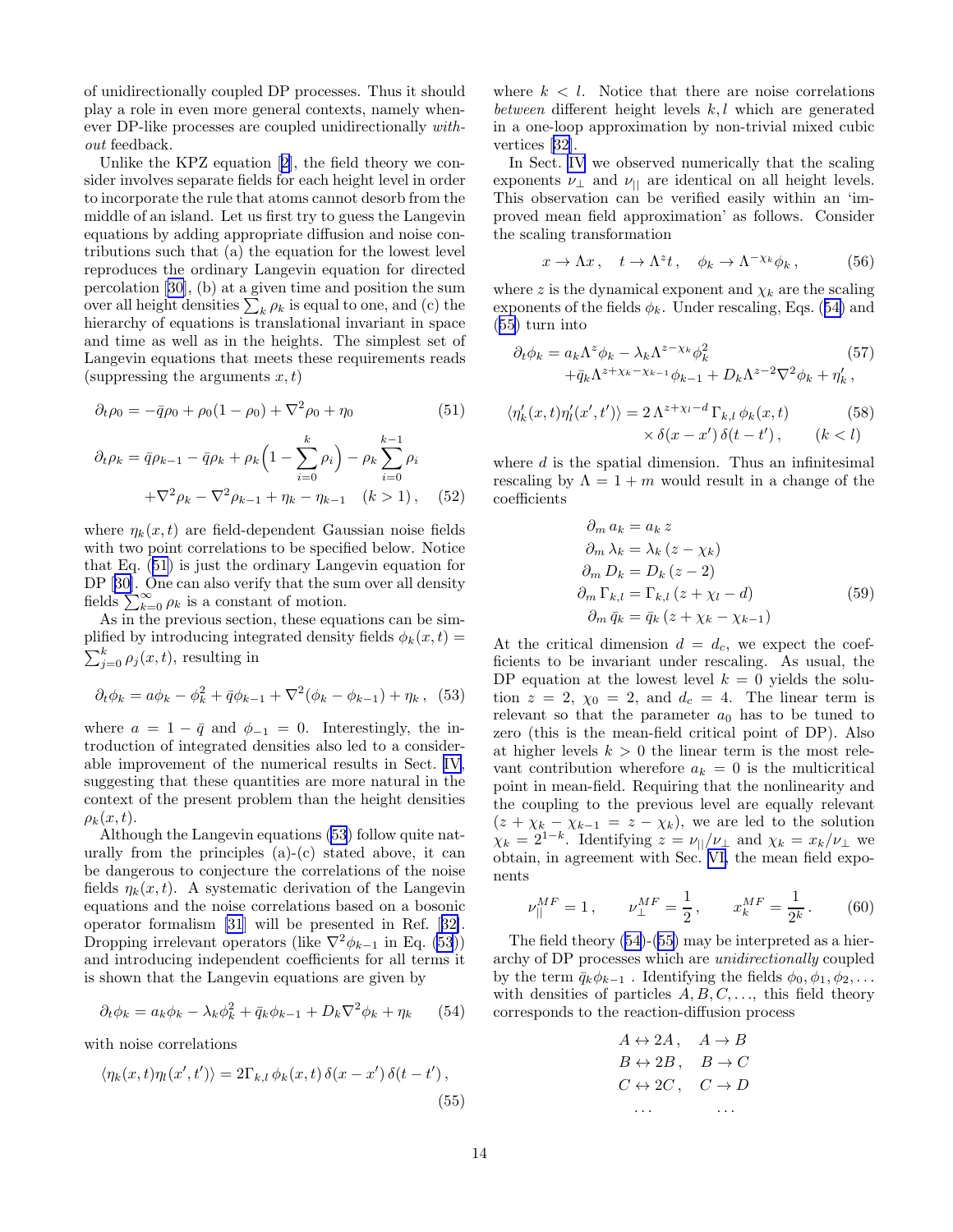<span id="page-14-0"></span>MC simulations indicate that this reaction-diffusion process belongs indeed to the same universality class as the roughening transition discussed in this paper. We therefore expect that this field theory describes not only the present growth models but any system in which DP processes are coupled in one direction.

## VIII. RELATION TO POLYNUCLEAR GROWTH MODELS

In the previous sections we have seen that the dynamics of the lowest layer undergoes a DP transition that corresponds to a transition from zero to finite velocity of the interface. For a class of models termed Polynuclear Growth (PNG) [\[6,7](#page-16-0),[9](#page-16-0),[15,16\]](#page-16-0), which employ parallel dynamics, a similar scenario pertains to the growth at the highest level. In these models the use of parallel dynamics implies that the maximum velocity is  $1$  *i.e.* the sites at the highest level  $h = T$  grow at every time step T. The sites at the highest level may be considered as active sites of a DP process and below the transition there is a non-zero density of such sites. Above the transition there are no sites at the highest level and the velocity is less than 1. This transition is lost, however, when the dynamics are performed random-sequentially since then there is no maximum velocity. This contrasts with the model  $(1)$ – $(3)$  $(3)$  where a phase transition is found whether the dynamics be implemented random-sequentially or in parallel.

In this section we shed some light on the connection between the present models and models of the PNG class. In order to do this we first generalize the dynamics of the unrestrictedmodel  $(1)$  $(1)$ – $(3)$  $(3)$  to encompass both random sequential and parallel dynamics. In a time step all sites are updated according to the following rule:

$$
h_i(T + 1)
$$
  
=  $h_i(T)$  with prob.  $1 - \Delta$  (61)  
=  $h_i(T) + 1$  with prob.  $q\Delta$   
= min  $[h_i(T), h_{i+1}(T)]$  with prob.  $(1 - q)\Delta/2$   
= min  $[h_{i-1}(T), h_i(T)]$  with prob.  $(1 - q)\Delta/2$ 

As  $\Delta$  varies from 0 to 1, the rule [\(61](#page-13-0)) interpolates between random sequential dynamics and parallel dynamics: for  $\Delta \ll 1/N$  the height of at most one site is modified at any time step and the dynamics becomes random sequential; for  $\Delta = 1$  all sites are modified at each time step and the dynamics is parallel.

We now make a transformation suggested to us by J. Krug (private communication). If one defines

$$
h_i(T) = T - g_i(T) , \qquad (62)
$$

the variables  $g_i(T)$  undergo the following dynamics:

 $= g_i(T) + 1$  with prob.  $1 - \Delta$  (63)  $= q_i(T)$  with prob.  $q\Delta$  $=$  max  $[g_i(T), g_{i+1}(T)] + 1$  with prob.  $(1 - q)\Delta/2$  $=$  max  $[q_{i-1}(T), q_i(T)] + 1$  with prob.  $(1 - q)\Delta/2$ .

The rules (63) yield a growth model where the maximum velocity is 1 and the DP transition appears at the maximal height level, as occurs with PNG models. However, it is important to note that the dynamics (63) is always parallel in nature since the heights of many sites are modified at each time step. Thus both random sequential and parallel versions of([61](#page-13-0)) are mapped onto a parallel rule (63).

We now compare (63) with a specific PNG model studied in [\[9](#page-16-0)]. In that model the heights of a 1d interface are updated in parallel in two sub-steps. First all up (down) steps of the interface move deterministically to left (right) a distance of u lattice spacings. Then all heights are incremented by 1 with probability  $p$ . (For our purposes it is convenient to group the two substeps in the reverse order to that of[[9\]](#page-16-0) but this does not change the dynamics). Thus the model is unrestricted. For the case  $u = 1$ this dynamics may be written as a single parallel update where

$$
g_i(T + 1)
$$
\n
$$
= \max [g_{i-1}(T), g_i(T), g_{i+1}(T)] + 1 \text{ with prob. } p
$$
\n
$$
= \max [g_{i-1}(T), g_i(T), g_{i+1}(T)] \text{ with prob. } (1 - p).
$$
\n(64)

Clearly the two dynamics  $(63),(64)$  are similar in character but distinct. Furthermore in[[9\]](#page-16-0) it was found that at  $p_c \simeq 0.527$  the width of the interface scales as  $W \sim (\ln N)^{1/2}$  which is distinct from the behavior of the unrestricted model but similar to that of the restricted model of the present paper.

In this section we have seen a subtle connection between the growth models studied in the present paper and models similar in character to PNG models. This was done by generalizing the dynamics of the present model to a dynamics that interpolates between random sequential and parallel. Then, transforming the present model via (62) one obtains a model with parallel dynamics which has similarities with, but is distinct from, the PNG models previously studied. However, with the standard PNG model (64) the dynamics is strictly parallel and it is not clear if it can be transformed to any random sequential model. Indeed, simply employing the inverse transform of (62) yields another model with strictly parallel dynamics.

#### IX. CONCLUSIONS

In summary, we have studied in detail a onedimensional stochastic growth model with random sequential dynamics that exhibits a transition from a smooth to a rough phase. In studying the model we have

 $g_i(T + 1)$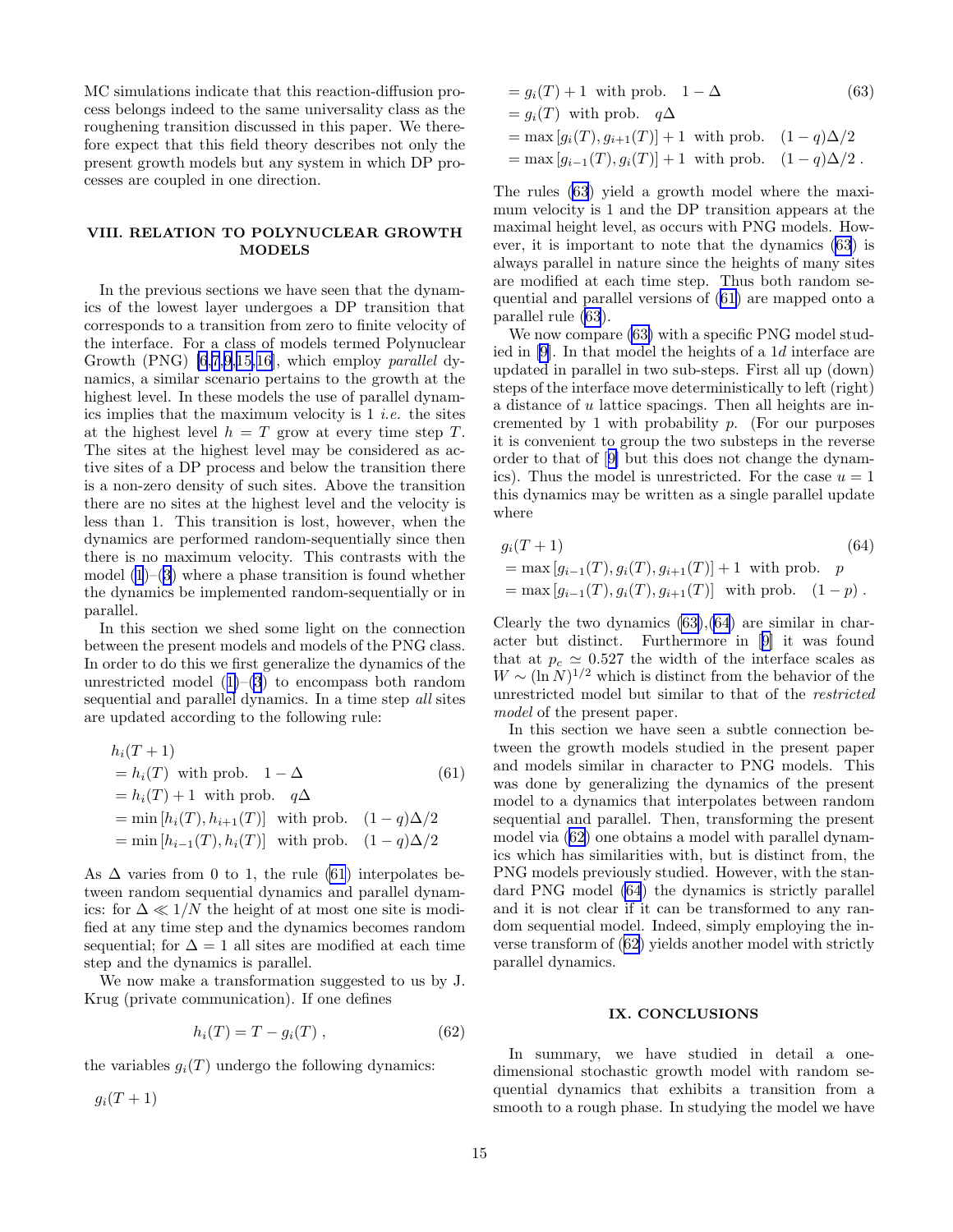<span id="page-15-0"></span>shown that some properties may be understood directly from the scaling behavior of DP. However, other properties and critical exponents appear non-trivial in the sense that they seem not to be related to DP quantities in a simple manner. Furthermore, we have introduced novel exponents such as those relating to the magnetization like order parameters characterizing the SSB and the response of these order parameters to an ordering field.

One can also think of the model in terms of a system of unidirectionally coupled DP processes. We have proposed a field theory which should describe the properties of this general class of systems.

We are left with several open questions. Firstly can the values of the novel exponents be predicted? Secondly can the critical behavior be described by a conventional scaling picture? In our study we have indicated that the critical behavior may be quite complicated. This could be consistent with multicritical behavior found in a study [[32\]](#page-17-0) of the field theory proposed in Sec. [VII.](#page-12-0)

We have also made a subtle connection between the present random sequential models and models similar in character to the parallel update PNG models such as that studied in [\[9](#page-16-0)]. It would be instructive to explore this point further.

It would also be of interest to study in more detail the model([33\)](#page-10-0) that exhibits the breaking of a continuous symmetry. In particular the order parameter [\(36](#page-11-0)) has not been fully investigated.

The growth models and their scaling behavior were investigated in one dimension. However, it is straightforward to define the models in higher dimensions where similar scaling behavior is expected to hold.

Let us finally remark that it would be very interesting to search for experimental realizations of the growth processes discussed in this paper, in particular because of their relation to DP. As pointed out by Grassberger[[33\]](#page-17-0), the large body of theoretical work on DP seems to be unbalanced by the fact that there are no experiments where DP exponents have actually been measured. It is not yet clear whether this is due to a lack of such experiments or to an oversimplification of nature in DP models. The growth models, however, suggest another category of experiments where DP exponents may be identified, namely absorption-desorption processes where the evaporation of atoms from the middle of completed layers is highly suppressed.

Acknowledgments: We thank P. Bladon, Y.Y. Goldschmidt, M. J. Howard, J. Krug, V. Rittenberg, P. Sollich, U. C. Täuber and N. B. Wilding for interesting discussions. MRE is a Royal Society University Research Fellow and thanks the Weizmann Institute for warm hospitality during several visits when this work was in progress. UA is supported by a Rothchild Fellowship. This work was supported by Minerva Foundation, Munich, Germany.

## APPENDIX A: AN EXACTLY SOLVABLE CASE

It is instructive to consider a case where the steady state can be calculated exactly. This will allow us to verify that the interface is indeed rough in the moving phase and that if we allow some rate for desorption from the middle of a plateau, the interface is rough independent of whether the velocity is positive, negative or zero.

The transition rates we consider are that of the RSOS model presented in the introduction with the addition of a process with rate p.

$$
0 + \rightarrow +0 \text{ with rate } g
$$
  
\n
$$
+0 \rightarrow 0 + \text{ with rate } 1
$$
  
\n
$$
-0 \rightarrow 0 - \text{ with rate } g
$$
  
\n
$$
0 - \rightarrow -0 \text{ with rate } 1
$$
  
\n
$$
0 \rightarrow + - \text{ with rate } g
$$
  
\n
$$
+ - \rightarrow 0 \text{ 0 with rate } g
$$
  
\n
$$
0 \rightarrow - + \text{ with rate } g
$$
  
\n
$$
0 \rightarrow - + \text{ with rate } p
$$
  
\n(A1)

The process with rate p translates to desorption from the middle of a plateau when the model is translated back into a growth model via([11\)](#page-2-0). We shall using a technique similar to that employed recently in[[14\]](#page-16-0) (see also[[13\]](#page-16-0)) to show that if

$$
p = 1 - g/2 \tag{A2}
$$

the steady state probabilities  $P$  of a configuration may be written in a factorized form

$$
P(M) = Z_N^{-1} 2^{-M}, \qquad (A3)
$$

where  $M$  is the number of positive charges in the configuration and  $Z_N$  is a normalization. One also has the constraint that the only allowed configurations have equal numbers of positive and negative charges due to the fact that dynamics conserves the global charge. Taking this into account the normalization  $Z_N$  is given by

$$
Z_N = \sum_{M=0}^{N/2} \frac{N!}{M! \ M! \ (N-2M)!} 2^{-M} . \tag{A4}
$$

In order to prove Eq. (A3) let us define variables  $b_{+0}, b_{++}, b_{+-} \ldots$  where, for example,  $b_{+0}$  is the number of bonds  $i, i+1$  where there is a positive particle at site i and a hole at site  $i+1$ . Due to the fact that the global charge is zero we have  $b_{+0} + b_{++} + b_{+-} = b_{0+} + b_{++} + b_{-+} =$  $b_{-0} + b_{-+} + b_{-+} = b_{0-} + b_{--} + b_{+-} = M$  which leads to

$$
b_{+0} + b_{0-} + 2b_{+-} = b_{0+} + b_{-0} + 2b_{-+}
$$
 (A5)

If Eq. (A3) is to hold in the steady state the following equation for the balance of probability must hold for any configuration: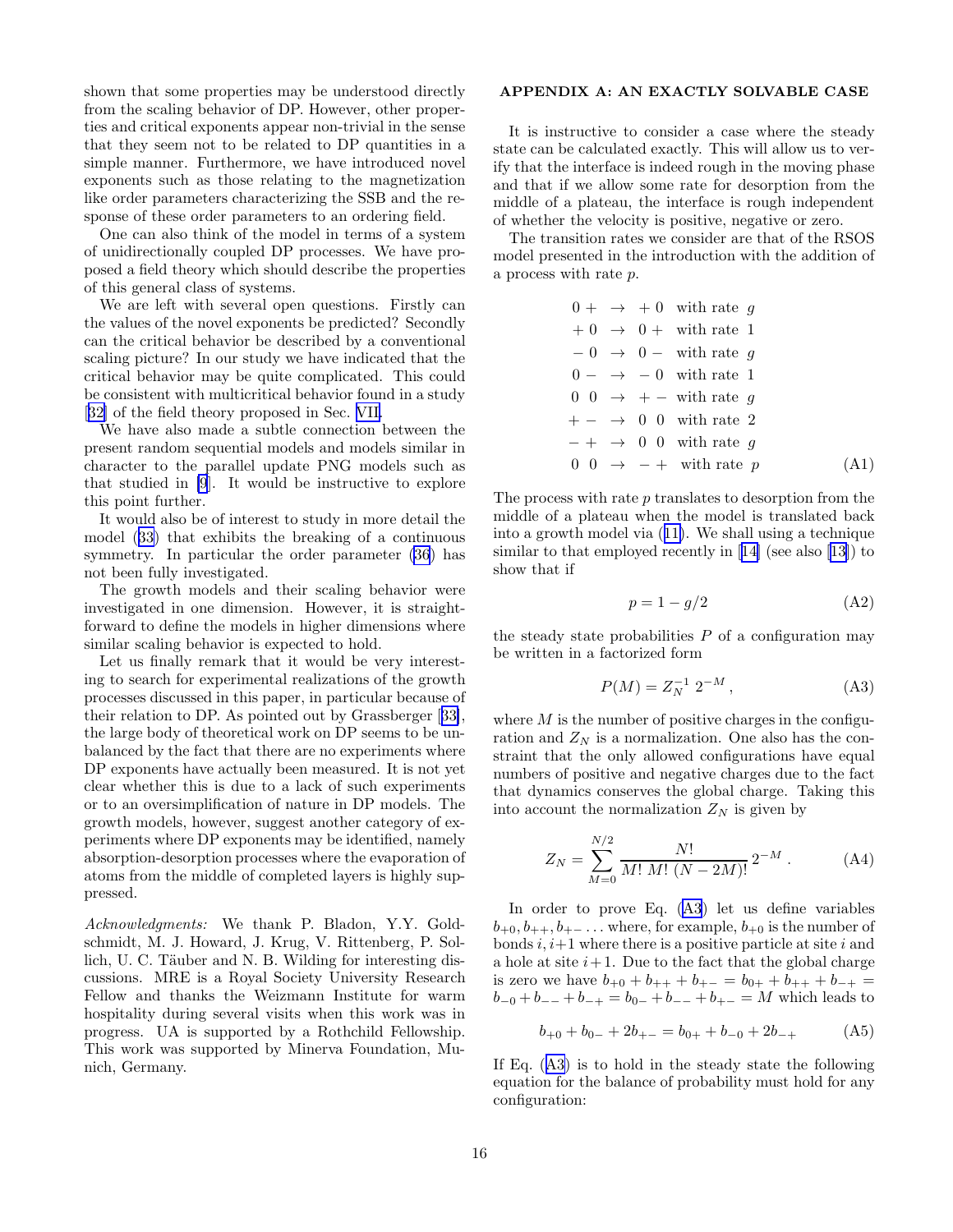<span id="page-16-0"></span>
$$
(b_{+0} + gb_{0+} + b_{0-} + gb_{-0}+2b_{+-} + gb_{-+} + (g+p)b_{00})P(M)
$$
(A6)  
=  $(b_{0+} + gb_{+0} + b_{-0} + g b_{0-})P(M)$   
+ $(2+g)b_{00}P(M+1) + (gb_{+-} + pb_{-+})P(M-1)$ 

To understand Eq. (A6) note that the lhs gives the rate of loss of probability due to the transitions out of the configuration and the rhs gives the rate of gain of probability due to the transitions into the configuration. We now divide through by([A3](#page-15-0)) and use [\(A5\)](#page-15-0) in (A6) to yield

$$
(g+p)b_{00} - gb_{-+} = (1+g/2)b_{00} + (2p-2)b_{-+}, (A7)
$$

which is satisfied for arbitrary  $b_{00}, b_{-+}$  when [\(A2\)](#page-15-0) holds.

In order to calculate the velocity and roughness for N large one notes that the sum for the normalization([A4](#page-15-0)) is dominated by  $M = N(1 - 1/\sqrt{2})$ , therefore  $\rho$ , the steady state density of positive charges (and also that of negative charges), is

$$
\rho = 1 - 1/\sqrt{2} + \mathcal{O}(1/N) . \tag{A8}
$$

Here we define the velocity  $v$  as the steady state growth rate at an arbitrary site i. Let  $\langle c_i c_{i+1} \rangle$  be the steady state expectation of finding a charge  $c_i$  at site i and a charge  $c_{i+1}$  at site  $i+1$ , then

$$
v = g\langle 0_i +_{i+1} \rangle - \langle +_i 0_{i+1} \rangle
$$
  
\n
$$
-\langle 0_i -_{i+1} \rangle + g\langle -_i 0_{i+1} \rangle
$$
  
\n
$$
+ (3g/2 - 1)\langle 0_i 0_{i+1} \rangle
$$
  
\n
$$
-2\langle +_i -_{i+1} \rangle + g\langle -_i +_{i+1} \rangle.
$$
 (A9)

The form([A3](#page-15-0)) implies that correlation functions factorize to leading order in  $1/N$  (e.g.  $\langle +_i +_{i+1} \rangle \simeq \rho^2$ ) and one finds

$$
v = 2(g - 1)\rho(1 - 2\rho)
$$
  
+  $(3g/2 - 1)(1 - 2\rho)^2 + (g - 2)\rho^2 + \mathcal{O}(1/N)$   
 $\simeq (2 - \sqrt{2})(g - 1).$  (A10)

One can also calculate the roughness exactly. First we define the height at site  $i$  relative to site  $N$  as

$$
h_i = \sum_{j=1}^{i} c_j.
$$
 (A11)

Clearly  $\langle h_i \rangle = 0$ , therefore the width w is defined through

$$
w^2 = \frac{1}{N} \sum_{i=1}^{N} \langle h_i^2 \rangle . \tag{A12}
$$

A moderate calculation then yields

$$
w^2/N = \rho/3 + \mathcal{O}(1/N) \simeq (1 - 1/\sqrt{2})/3 \tag{A13}
$$

The result (A13) implies that when([A2](#page-15-0)) holds the interface is always rough and indeed the prefactor does not depend on g.

In the case  $p = 0$  we see from [\(A2\)](#page-15-0) that  $g = 2$  and we are clearly in the moving phase of our original growth model. When  $q = 1$  it is easy to check that we have detailed balance so that the interface is in equilibrium and again we expect it to be rough. Equation (A13) verifies that in the case of non-zero  $p$  (and when  $(A2)$ ) holds) the interface is rough whether it be moving upwards  $(q > 1)$ , downwards  $(q < 1)$  or not at all  $(q = 1)$ .

- [1] *Random Fluctuations and Pattern Growth*, ed. by H.E. Stanley and N. Ostrowsky (Kluwer Scientific, Boston, 1988); P. Meakin, in *Phase Transitions and Critical Phenomena*, ed. by C. Domb and J. L. Lebowitz (Academic, New-York, 1988), vol. 12, p. 355.
- [2] M. Kardar, G. Parisi, Y. C. Zhang, Phys. Rev. Lett. 56, 889 (1986)
- [3] J. Krug and H. Spohn, in *Solids Far From Equilibrium*, (ed. by C. Godrèche) (Cambridge University Press, New York 1991).
- [4] T. Halpin-Healy and Y. C. Zhang, Physics Reports 254, 215 (1995).
- [5] B. Schmittmann and R.K.P Zia, in *Phase Transitions and Critical Phenomena*, ed. by C. Domb and J.L. Lebowitz (Academic, London, 1995), vol. 17.
- [6] D. Richardson, Proc. Camb. Phil. Soc., 74, 515 (1973).
- [7] N. Goldenfeld, J. Phys. **A 17**, 2807 (1984).
- [8] J. M. Kim, J. M. Kosterlitz, Phys. Rev. Lett. 62, 2289 (1989).
- [9] J. Kertész and D. E. Wolf, Phys. Rev. Lett.  $62$ , 2571 (1989).
- [10] J. Krug, J. Kertész and D. E. Wolf, Europhys. Lett.  $12$ , 113 (1990).
- [11] Z. Rácz, M. Siegert, D. Liu and M. Plischke, Phys. Rev. A 43, 5275 (1991).
- [12] L-H Tang, B. M. Forrest and D. E. Wolf, Phys. Rev. A 45, 7192 (1992).
- [13] D. J. Gates and M. Westcott, J. Stat. Phys 77, 199 (1994); Proc. R. Soc. Lond. A 416, 443 (1988).
- [14] J. Neergaard and M. den Nijs, J. Phys. A 30, 1935 (1997).
- [15] C. Lehner, N. Rajewsky, D. E. Wolf and J. Kertész, Physica A 164, 81 (1990).
- [16] A. Toom, J. Stat. Phys. **74**, 91 (1994); J. Stat. Phys. 74, 111 (1994).
- [17] U. Alon, M.R. Evans, H. Hinrichsen and D. Mukamel, Phys. Rev. Lett. 76, 2746 (1996).
- [18] W. Kinzel, in *Percolation Structures and Processes*, ed. by G. Deutscher, R. Zallen, J. Adler, Annals of the Israel Physical Society, Vol 5. (Hilger, Bristol, 1983).
- [19] R. Durrett, *Lecture Notes on Particle Systems and Percolation* (Wadsworth, Pacific Grove, California 1988).
- [20] J. L. Cardy and R. L. Sugar, J. Phys. A **13**, L423 (1980).
- [21] E. Domany and W. Kinzel, Phys. Rev. Lett. 53, 311 (1984).
- [22] Here we consider a system to be out of equilibrium if its dynamics does not obey detailed balance.